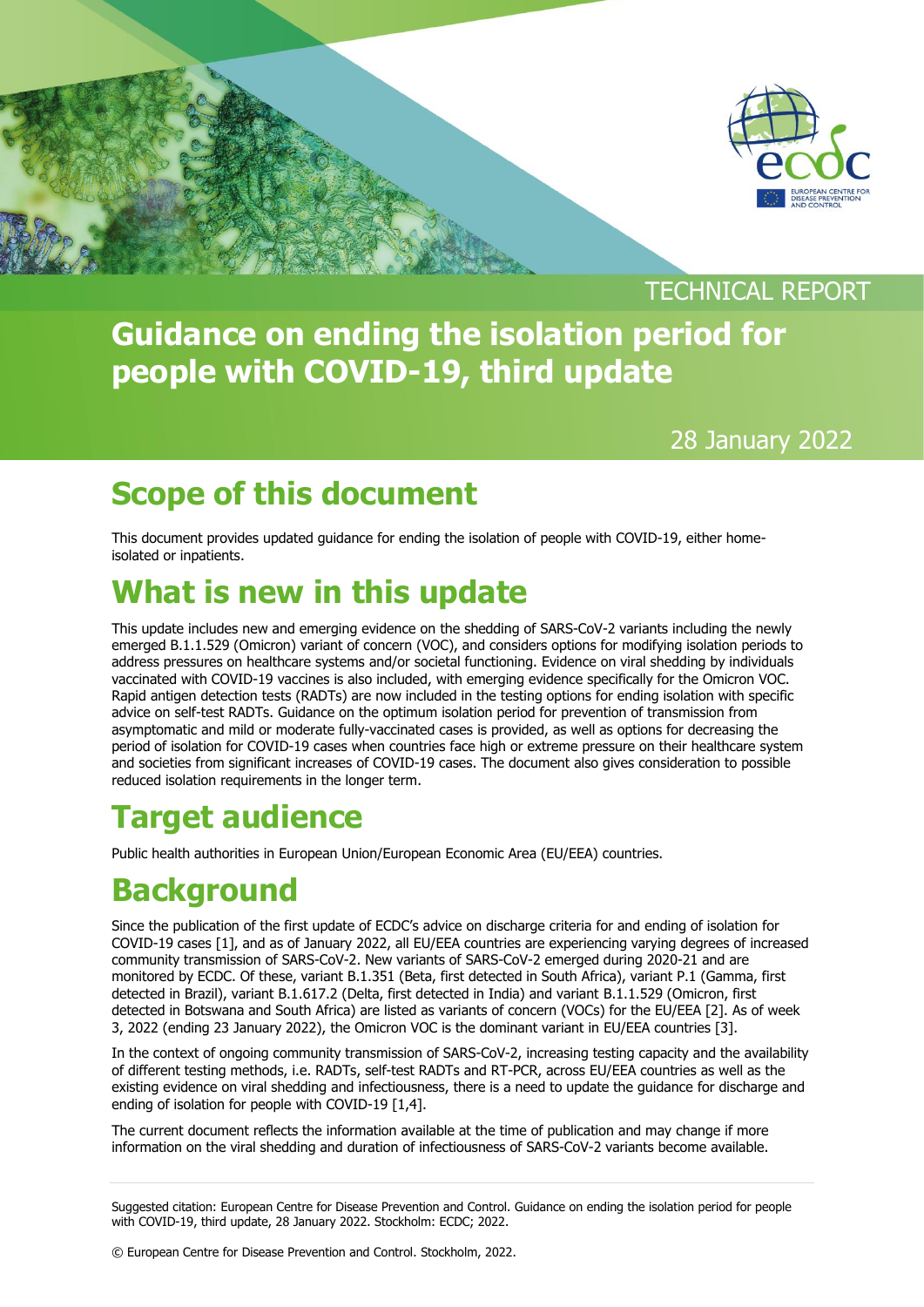# **Scientific evidence on SARS-CoV-2 shedding**

### **Viral shedding and transmission with RT-PCR positivity**

Some patients with laboratory-confirmed COVID-19 show positive SARS-CoV-2 RT-PCR test results over prolonged periods of time after infection and clinical recovery. In a cohort of about 1 000 mildly symptomatic immunocompetent patients from the first wave of COVID-19 in Brazil, 74% had persistently positive RT-PCR on day 14 after the onset of symptoms. The same study back calculated from their results that roughly 20% of all SARS-CoV-2 positive individuals could have prolonged RT-PCR positivity [5]. Similar results on prolonged RT-PCR positivity were shown from a Korean series of mild or asymptomatic patients [6]. Studies in hospitalised COVID-19 cases found that the RT-PCR test for SARS-CoV-2 in respiratory samples can remain positive up to six weeks from illness onset [7,8], with some evidence that these cases were not linked to secondary transmission [9,10]. In a small series of hospitalised COVID-19 patients from China, older age and continuing chest congestion was associated with persistent RT-PCR positivity, and the median time to negative RT-PCR was 14 days (IQR: 10–18) from the first positive test [11]. In addition, several studies showed that, in some cases, a RT-PCR test could turn positive after a first negative result [12,13]. The presence of viral RNA should, however, not be confused with viral shedding.

The identification of SARS-CoV-2 RNA through RT-PCR (i.e. viral RNA shedding) in a patient does not equate to the presence of infectious SARS-CoV-2 (viral shedding), with the exception of immunocompromised patients, for whom this is still unclear. Prolonged detectability of SARS-CoV-2 RNA has been shown even after seroconversion [10,14]. In patients with a positive SARS-CoV-2 RT-PCR test result over a prolonged period, virus culture or subgenomic RNA detection can be used to confirm the presence of viable SARS-CoV-2. If viable SARS-CoV-2 is detected, the patient may need to remain in isolation at a designated facility or at home, depending on their work or social mixing patterns and the possibility of mitigating risks of transmission through other measures, such as the use of face masks and physical distancing.

## **Viral load and infectiousness**

The exact duration of when COVID-19 patients are infectious is unknown and is likely to vary between variants as well as between patients. It is dependent on many factors, but in particular, the individual's immune status, disease severity and the viral load to which they have been exposed, as well as the type of contact (e.g. household vs. non-household contact).

Viral load and/or culture of SARS-CoV-2 have been used as proxies to estimate the infectious period. In nonsevere cases, SARS-CoV-2 virus was successfully isolated from respiratory samples up to 10 days after the onset of symptoms [15-21]. A systematic review identified 15 key studies and found that individuals with mild or moderate disease were unlikely to be infectious beyond 10 days of symptoms. A systematic review and metaanalysis comparing viral characteristics of other coronaviruses (SARS-CoV-2, SARS-CoV and MERS-CoV) in 2020 reported that none of the studies included in the analysis were able to detect live virus beyond day nine of symptoms, despite persistent RNA shedding [22,23]. Longer viral shedding has been rarely reported in mildly symptomatic patients; in a cohort of about 1 000 immunocompetent patients, 74% had persistently positive RT-PCR on day 14 after the onset of symptoms, while SARS-CoV-2 virus was cultured from 27% of those specimens collected after day 14 from symptom onset [5].

Among hospitalised and/or severe COVID-19 patients, isolation of SARS-CoV-2 virus was possible until day 20 after onset of symptoms, with a median of eight days (interquartile range (IQR) 5-11 days) [20,24]. The probability of detecting infectious SARS-CoV-2 virus decreased to below 5% after 15.2 days post-symptom onset (95% confidence interval 13.4-17.2). In patients with critical or severe disease, virus was isolated up to day 32 in one study, and up to 20 days in immunocompromised patients [25]. Neutralising antibody levels were inversely associated with shedding infectious virus, while the risk of having a positive SARS-CoV-2 culture was three times higher in immunocompromised patients, which suggests that these patients may shed SARS-CoV-2 for prolonged periods [24]. A recently published study on mildly symptomatic immunocompromised individuals was able to isolate virus from nasopharyngeal swabs 14 days or longer after symptom onset [5]. A study from Berlin analysed viral load data from 25 381 cases (mild and severe) tested from February 2020 to March 2021 in Germany and estimated a rate of viral load decline of 0.17 log<sub>10</sub> units per day. The mean virus culture isolation probability declined to 50% at five days and 30% at 10 days after peak viral load [21].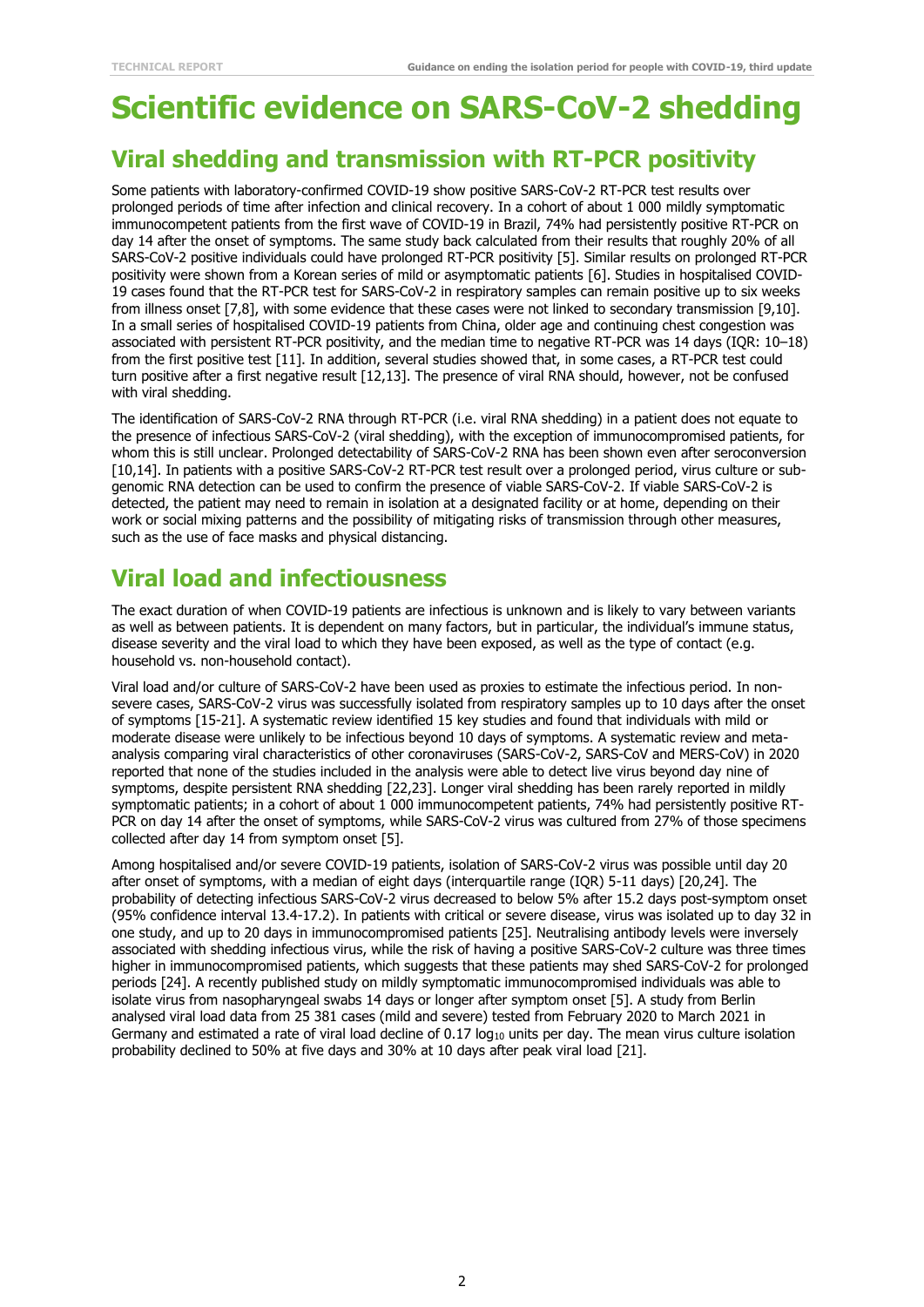A positive viral culture has been correlated with viral loads quantified by RT-PCR and the cycle threshold (Ct) value is used as a proxy of the viral load. The likelihood of a positive viral culture decreases with increasing Ct values [17]. In one study, it was not possible to culture SARS-CoV-2 from samples with a viral load below 1 × 10<sup>6</sup> copies per mL (approximately Ct 28-30 but will depend on RT-PCR sensitivity) [15]. In other studies, culturing SARS-CoV-2 was not possible when Ct values were > 24 or >34 [16,17]. RADT results also correlate with Ct values. In a study comparing RT-PCR with RADT, the sensitivity of the RADT was 100.0%, 94.4% and 81.1% for Ct  $\leq$  20 (n=18), Ct  $\leq$  25 (n=36) and Ct  $\leq$  30 (n=53), respectively. In all samples with Ct values  $\geq$  30 (n=23), the RADT was negative [26]. Older age and a more severe infection have been associated with a higher viral load [27,28]. However, it was also recently demonstrated that children have viral loads similar to those of adults [29], and asymptomatic patients have viral loads similar to those of symptomatic patients [30]. Nevertheless, most studies have found faster viral clearance among asymptomatic than among symptomatic individuals [22].

While Ct values can provide a correlate of the infectiousness of the patient, they need to be interpreted with caution due to the variability in the sample collection process and the laboratory methods used that prohibit reliable comparison of results. To ensure comparability, methods need to be standardised for RNA quantification, ideally also performing parallel virus isolation in the laboratory.

## **Viral load of different SARS-CoV-2 variants**

Higher peak viral loads have been reported for individuals infected with the Delta and Alpha VOCs than for individuals infected with the ancestral SARS-CoV-2 [21,31]. A case series from Singapore showed that patients infected with the ancestral virus needed a median of 13 days to reach  $Ct \geq 30$  from symptom onset, while patients infected with the Delta VOC needed a median of 18 days [32]. On the contrary, a prospective, longitudinal cohort study from the UK did not find any difference in peak viral load among patients infected with different VOCs and estimated that typically a 10-day period was required from peak viral load to undetectable virus. A recent preprint compared the viral dynamics and duration of SARS-CoV-2 infection with the Omicron VOC to the Delta VOC and found that infections with the Omicron VOC exhibited lower peak viral loads and a shorter viral clearance (5.35 days, 95% CI 4.78-6.00) than infections with the Delta VOC (6.23 days, 95% CI 5.43-7.17). However, this study has several limitations, including a homogenous young study population and no indication on the proportion of vaccinated and/or previously infected individuals [33]. It is still unclear how the duration of infectiousness differs between VOCs and it is difficult to disentangle whether differences are attributable to immunity in a largely vaccinated or/and infected population, or due to intrinsic characteristics of the different VOCs.

#### **Transmission by asymptomatic and pre-symptomatic individuals and transmission after onset of symptoms**

The incubation period is generally defined as the period between exposure and the first appearance of symptoms. For infection with the ancestral virus, the incubation period was estimated, in 2020, to range from one to 14 days [34-36] based on a meta-analysis, with an estimated mean of 5.68 days (99% CI 4.78-6.59) [37]. However, emerging SARS-CoV-2 VOCs have shown varying incubation periods [38]. A limited number of outbreaks caused by the Omicron VOC indicate a shorter incubation period than for the Delta VOC, with a reported median incubation period of three days [IQR 3-4 days] [39-41].

For the transmission dynamics of SARS-CoV-2, the rate of transmission during the incubation period, i.e. before the appearance of symptoms, is of great importance. Asymptomatic infection at the time of laboratory confirmation has been reported from many settings [42]. Many studies do not distinguish between the presymptomatic stage and truly asymptomatic infections, as a large proportion of these cases experience some symptoms of COVID-19 at a later stage of infection. However, the overall proportion of asymptomatic cases has been estimated to be 30–40% of all COVID-19 infections [43-45].

SARS-CoV-2 RNA as well as infectious SARS-CoV-2 have been detected in asymptomatic patients [46-48]. In a study from South Korea, the viral load and the probability of detecting viable SARS-CoV-2 were similar in symptomatic and asymptomatic persons, indicating that asymptomatic persons represent a source of transmissible SARS-CoV-2 [30]. In summary, and as stated in a recent meta-analysis, the high percentage of asymptomatic infections highlights the potential transmission risk from asymptomatic infections in communities [49]. Moreover, the high viral load close to the onset of symptoms in symptomatic patients suggests that SARS-CoV-2 can easily be transmitted at an early stage of infection [27,46,50-52]. Several studies showed that secondary transmissions from an index case could occur as early as three days before the onset of symptoms of the index case and indicated that the pre-symptomatic phase of SARS-CoV-2 is highly infectious [52-55]. One study described that viable SARS-CoV-2 was isolated from specimens collected from six days before, to up to nine days after, the first evidence of typical symptoms of COVID-19 [56]. The proportion of transmission that occurred from the index case in the pre-symptomatic phase of infection was estimated to be as high as 37% (95% CI 16–52%) in one study [57] and 44% in another study [55].

In an analysis of 72 infector-infected pairs in South Korea, the estimated median duration of transmission following the onset of symptoms was 1.31 days (standard deviation 2.64 days), with a peak at 0.72 days before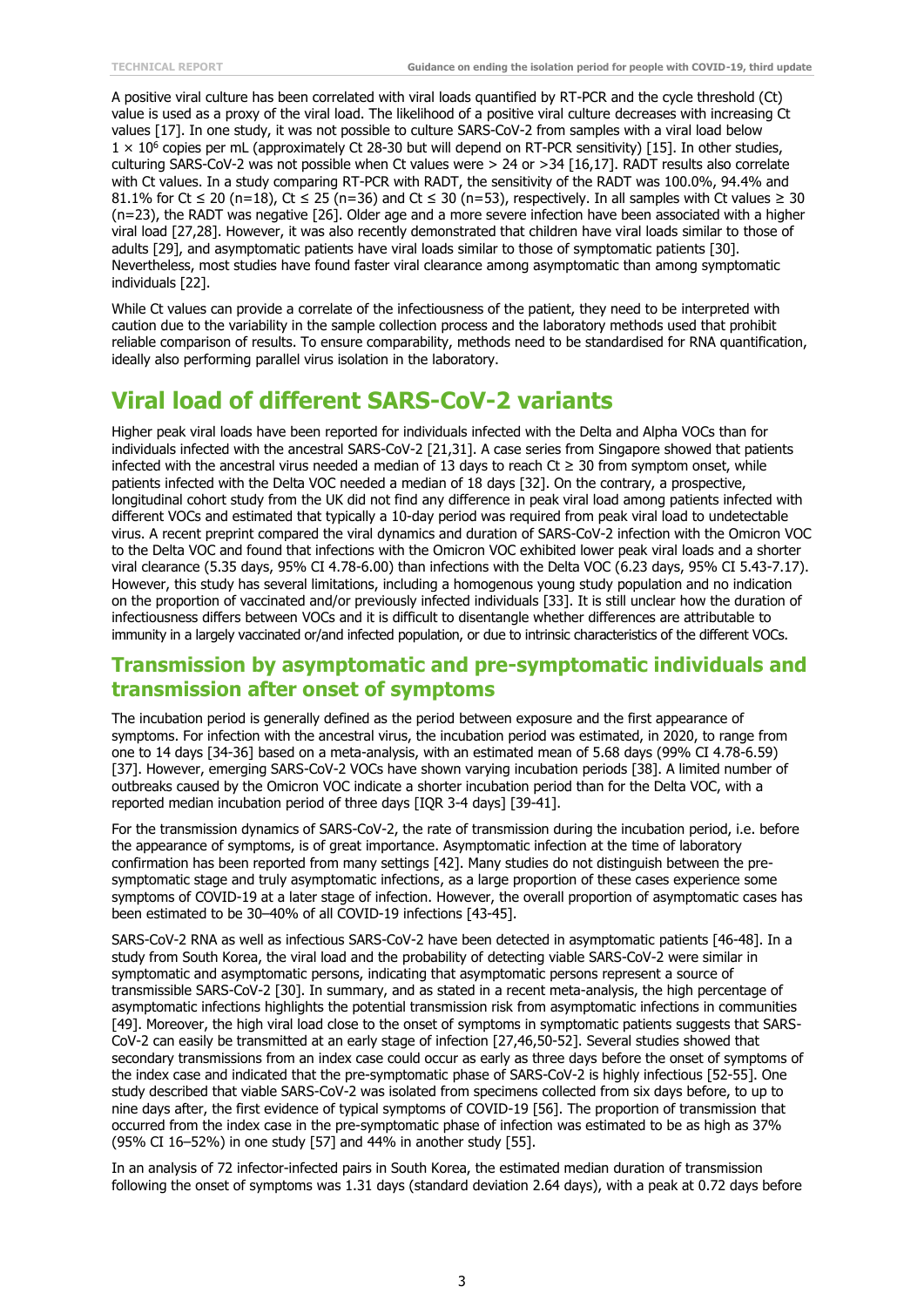the onset of symptoms [57]. A population-based cohort study from the first wave in China investigated the transmission potential of 730 index cases to close contacts. The risk of infection was highest between two days before and three days after the onset of symptoms of the index case, peaking at day zero (adjusted relative risk [ARR], 1.3; 95% CI, 1.2-1.5). The risk of infection was not statistically higher among contacts exposed between days three and five (ARR, 2.0; 95% CI, 0.8-4.7) or days six and 10 (ARR, 1.8; 95% CI, 0.7-4.7) after symptom onset of the index case. Additionally, an increased risk of transmission was associated with the severity of disease of the index case [58]. Data from other contact tracing studies have shown that exposure of secondary cases had usually occurred up to five days after onset of symptoms of the index case [59,60]. Household contacts are at higher risk for transmission compared to non-household contacts [61].

The emergence of the Omicron VOC in late 2021, with a growth rate leading to its dominance very quickly in many EU/EEA countries, revived the discussion on transmission dynamics. Indeed, the Omicron VOC seems to cause a much higher rate of asymptomatic infections than other VOCs [62]. This variant emerged in the context of high COVID-19 vaccine uptake, and due to its immune escaping profile, results in a higher incidence of breakthrough infections and reinfections. This could be a contributing factor to the extremely rapid spread of the Omicron VOC as observed globally.

In conclusion, understanding the kinetics of infectious SARS-CoV-2 virus shedding in relation to its potential for transmission is crucial to guide infection prevention and control strategies and decisions on ending isolation of people with COVID-19. Transmission depends not only on the viral load or levels of culturable virus of the index case, but other factors as well, such as contact rates and type of contact, non-pharmaceutical measures in place, vaccination status and others. The relationship between SARS-CoV-2 viral load and infectiousness is poorly understood and the infectious dose of SARS-CoV-2 has not yet been determined. It is generally accepted, that high viral load is associated with transmission, although this relation has not been accurately quantified, yet. Viral loads are highly individual-dependent and in addition, the viral load at the exact time of the contact remains unknown and may greatly differ from that measured several days later, at the time of diagnosis. Detection of infectious virus by demonstration of in vitro infectiousness on cell lines is regarded as a more informative surrogate of viral transmission than detection of viral RNA [61].

Contact tracing and household studies show that the transmission probability of SARS-CoV-2 usually peaks around symptom onset with large individual variations [61,63].The probability of transmission in the days after symptom onset decreases gradually from day three until day 10, but until day 12 probably still remains above a nominal 5% [61,63]. Data to estimate the population impact of transmission after day five from the onset of symptoms are missing.

## **Viral shedding in vaccinated individuals**

There is evidence of viral shedding in vaccinated individuals who were infected with the Delta VOC, and similar Ct values have been reported in vaccinated and unvaccinated individuals in several studies [64-66]. However, viral loads decrease faster in vaccinated than in unvaccinated individuals [64,65]. This may contribute to a relatively less efficient transmission from vaccinated individuals [67], although time since vaccination remains a crucial factor to take into account [65]. Many studies, mostly case-control studies, were unable to account for viral dynamics in the early stages of infection and testing was triggered by the onset of symptoms. In a prospective longitudinal study using almost 20 000 viral samples from 173 study participants collected between December 2020 and August 2021, breakthrough infections showed a more rapid clearance in vaccinated (5.5 days,  $95\%CI = 4.6 - 6.5$ ) than in unvaccinated individuals (7.5 days,  $95\%CI = 6.8 - 8.2$ ) [68].

As regards breakthrough infections from different SARS-CoV-2 VOCs, a study from the UK observed a faster decline in viral loads in unvaccinated individuals infected with the Alpha and Delta VOCs than in unvaccinated individuals infected with the pre-Alpha group of SARS-CoV-2 [65]. Clearance times could be different with the Omicron VOC, although the evidence is still scarce. Preliminary emerging evidence does not suggest higher viral loads in vaccinated individuals infected with the Omicron VOC compared with vaccinated individuals infected with the Delta VOC [69]. Preliminary data from a very small study from the US suggest that vaccinated individuals infected with the Omicron VOC can shed SARS-CoV-2 with similar intensity as vaccinated individuals infected with other VOCs [70]. Very recent data from Japan on Omicron VOC viral shedding using 83 specimens taken from 19 vaccinated and two unvaccinated individuals showed that viral RNA load was the highest at three to six days from symptom onset, and gradually decreased over time, with no infectious virus detected in respiratory samples 10 days after symptom onset [71].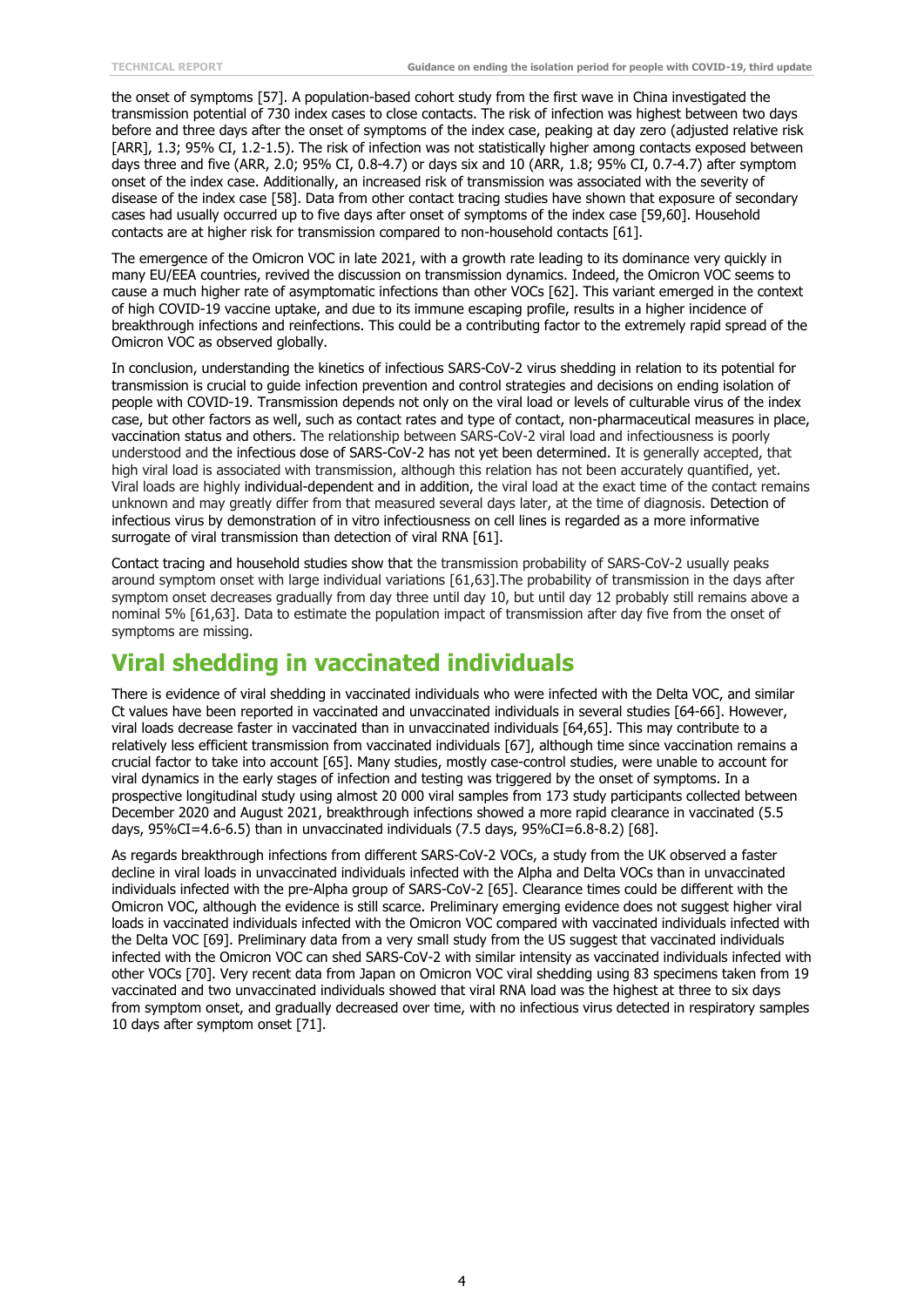Limited real-world data are available about transmission of the Omicron VOC from infected vaccinated individuals. Recent data from 11 937 households in Denmark reported increased transmission (secondary attack rates) in households of unvaccinated individuals and reduced transmission in households of individuals who had received a booster dose of vaccine compared to households of individuals who completed the primary vaccination series without getting a booster. When comparing individuals infected with the Omicron VOC to those infected with the Delta VOC, secondary attack rates for the Omicron VOC were 2.61 (95%-CI: 2.34-2.90) times higher in fully vaccinated and 3.66 (95%-CI: 2.65-5.05) times higher in booster-vaccinated individuals than for the Delta VOC [72]. Similar findings were observed in the UK [73]. The dynamics of viral shedding in vaccinated individuals infected with the Omicron VOC can be used as a proxy for potential of transmission but should be interpreted with caution while waiting for more direct evidence from household transmission studies.

In summary, although limited evidence exists that duration of viral shedding may be shorter and clearance more rapid in vaccinated patients infected with recently emerged VOCs (Delta and Omicron), the exact duration of infectiousness is still unclear, and studies tend to agree that there is limited infectious virus shedding after day 10 from the onset of symptoms in mild or moderate COVID-19 cases.

### **Reinfection**

There are only limited data available on the duration of protection and risk of reinfection after SARS-CoV-2 infection, which ideally are drawn from longitudinal cohort studies comparing infection risk amongst naive and recovered individuals at three- or six- month intervals. Several studies reported a low risk of reinfection; however, it is likely that reinfections are substantially under-ascertained. A recent systematic review identified 10 key studies and reported an average risk reduction against reinfection of 90% up to 10 months post initial infection [74]. Most recently, an analysis on reinfections from 2 July 2020 to 2 December 2021 in the UK showed a low rate of reinfection. A higher risk of reinfection was observed in the later period when the Delta VOC was dominant (17 May 2021 onwards). Reinfections in the Delta VOC-dominated period were characterised by higher viral loads and reinfected cases were more likely symptomatic than in the Alpha VOC-dominated period. However, it is unclear if this effect was due to the characteristics of the Delta VOC or the waning of immunity over time. The median time between primary infection and reinfection was about eight months and reinfections were more likely in unvaccinated than in vaccinated individuals [75].

The emergence of new divergent VOCs might significantly affect the duration of protection conferred by vaccination or previous SARS-CoV-2 infection. Several countries reported an increase in reinfection rates associated with the emergence of the Omicron variant [73,76]. The UK Health Security Agency (UKHSA) estimated the relative risk for reinfection with the Omicron variant at 3.3 (95%CI: 2.8 to 3.8) compared to other variants [77]. In a more recent report, the UKHSA identified that 9.5% of individuals infected with the Omicron variant had previously been infected with another SARS-CoV-2 variant [73]. A study from UK-Scotland found that the rate of possible reinfection with Omicron VOC (7.6%) was higher than with the Delta VOC (0.7%) in individuals who had previously tested positive more than 90 days before) [78]. A recent observational, testnegative, case-control study from Qatar exploring protection against reinfection for the different VOCs showed almost 90% protection if prior infection was with the Alpha and Delta VOCs, but protection dropped to about 60% for the Omicron VOC. Nevertheless, prior infection showed robust protection against hospitalisation and death, in the relatively young population of Qatar [79].

### **Ending of isolation criteria**

Decisions on ending isolation need to balance, on the one hand, the risks that an individual who ceases their isolation following a confirmed episode of infection could still transmit the infection to others and the impact of such a transmission, and on the other hand, the impact of isolation on the individual, essential services and society more broadly. This balance should take into account both the likelihood that a recovering case continues to shed infectious virus and what additional measures can be taken to reduce transmission (such as wearing a suitable face mask) and the vulnerability of those the recovering case will mix with (e.g. vulnerable populations in long term care facilities). When deciding on the guidance for criteria on ending home isolation of COVID-19 cases and discharge of COVID-19 patients from hospitals and other healthcare facilities, health authorities should consider factors such as the existing capacity of the healthcare system, laboratory diagnostic resources and the current epidemiological situation. In addition, factors that may need to be considered by public health authorities when deciding on their guidance for ending isolation of people with COVID-19 include the need to balance the risk of further transmission with the need to ensure continued provision of essential services.

This section of the document, and the guidance set out in Table 1, sets out criteria that provide the greatest level of assurance regarding the mitigation of the risks of transmission from patients recovering from SARS-CoV-2 infection, based on current virological and epidemiological evidence. It considers the fact that there remains a substantial proportion of people within the EU/EEA that are still susceptible to infection, with the possibility of severe disease, although with significant variations between countries (largely according to vaccine coverage levels). They should be considered when resources are adequate at all levels.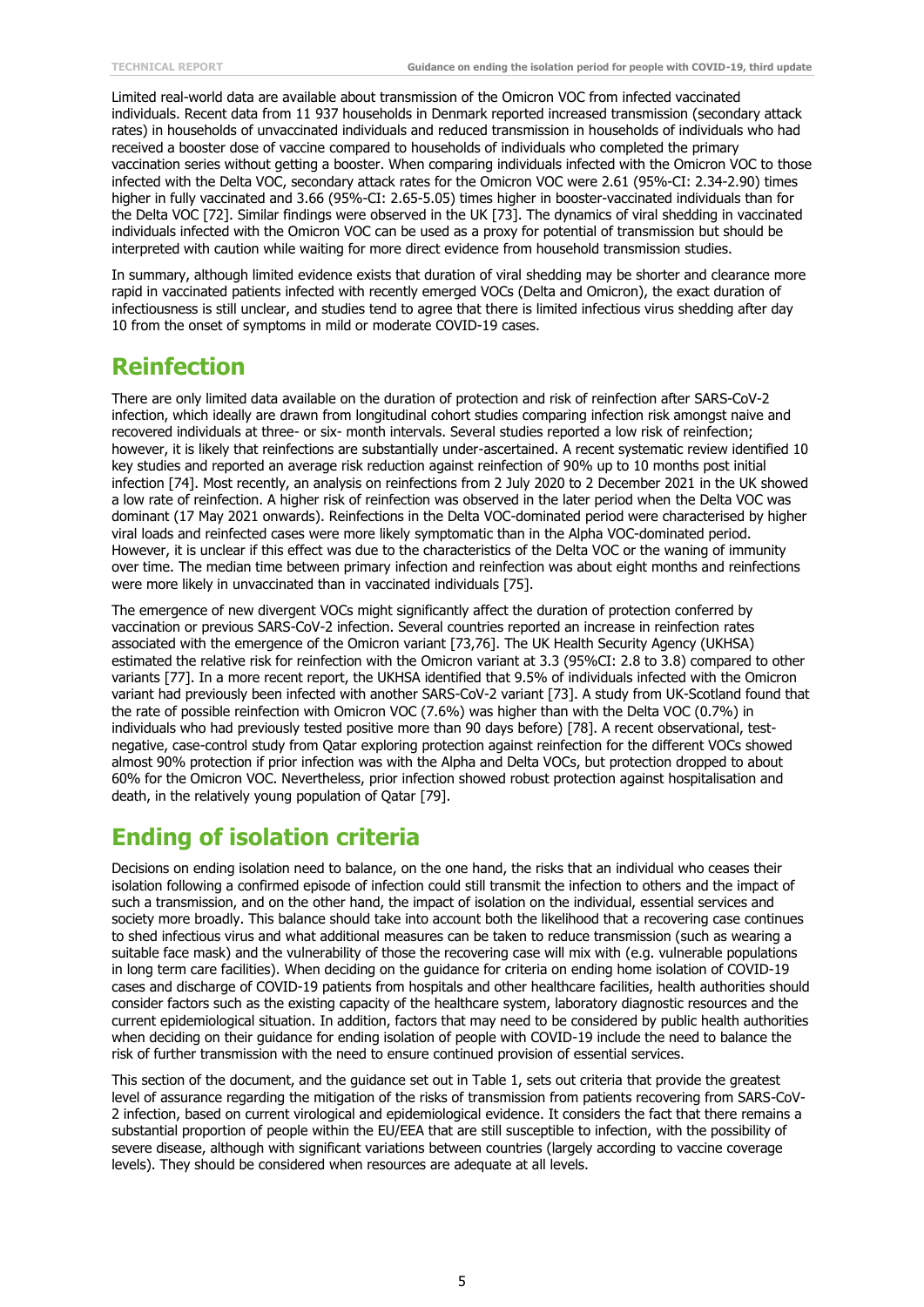However, in recognition of the fact that testing and societal capacities can be severely stretched, particularly at times of high incidence, such as during the current epidemic surge associated with the Omicron VOC, the following section and Table 2 set out options for reducing either the duration or testing criteria to alleviate testing or societal pressures. In view of the evidence on continued, albeit lower levels of transmission up to 10 days post-symptoms onset, reductions in isolation period, especially if not based on repeated negative testing, should be accompanied by reinforced messaging on mask use and other relevant distancing measures. In addition, given the very high attack rate of Omicron infections in the population, and taking into account the fact that 70% of the EU/EEA population has completed its primary vaccination course, it is expected that at the end of the ongoing Omicron wave the vast majority of the EU/EEA population will have built a degree of cellular immunity against SARS-CoV-2, and as such, risks of transmission are likely to be lower and the need for longer isolation periods lessened [80].

COVID-19 patients may end home isolation or may be discharged, if hospitalised, after considering:

- clinical resolution or improvement of symptoms;
- time elapsed since onset of symptoms;
- severity of disease:
- immune status:
- occupational status and/or susceptibility of those with whom they have regular contact,
- social mixing factors:
- evidence of negative RADT or RT-PCR test(s) from the upper respiratory tract (Table 1, Figure 1).

Self-test RADTs could be used as adequate proof of positivity, particularly if countries are facing large increases of incidence of new cases and pressure on their testing capacity. Testing to decide on ending isolation should ideally start after improvement of symptoms and from day three after the symptom onset. Cases can end isolation after two consecutive RADT or RT-PCR negative tests (ideally with 24hr interval). In asymptomatic individuals, testing to end isolation can start on day three after the day the first sample was taken. The validity of self-test RADTs make them less suitable than RT-PCR and non-self-test RADTs for deciding to end isolation, but can be considered if testing capacity is exhausted.

Regarding COVID-19 cases more likely to be self-isolating at home (asymptomatic, mild or moderate cases), the following represent optimum criteria for preventing transmission from recovering cases according to the evidence outlined above for fully and not fully vaccinated individuals, to be considered when public health authorities have sufficient testing capacity and when a substantial proportion of the population remains susceptible to the possibility of severe disease:

- For asymptomatic, mild or moderate COVID-19 cases in not fully vaccinated individuals, self-isolation should be followed until two negative RADT or RT-PCR tests taken at least 24 hours apart, depending on the availability and testing capacity, or until completing 10 days from the date the sample was taken or the date of the onset of symptoms. Isolation should continue if the RADT (even if a self-test RADT) remains positive.
- For asymptomatic, mild or moderate COVID-19 cases in fully-vaccinated individuals, consideration can be given to decreasing the isolation period to six days after the onset of symptoms, if symptoms have resolved and with a negative RADT or RT-PCR SARS-CoV-2 test on day six, as outlined in Table 1. Isolation should continue if the RADT or RT-PCR test is positive on day six. RADT can be repeated daily until negative or until 10 days of isolation are completed. Currently, fully-vaccinated individuals include people who have received a full primary COVID-19 vaccination course within the last six months, not including one-dose vaccines, or have received a booster dose of COVID-19 vaccine. In countries/regions where the Omicron VOC is dominant, the period determining full vaccination (after either a two-dose primary series or booster vaccination) may be reduced to three months [81]. The duration of protection from vaccination is subject to evolving evidence and may impact the duration of this period (see Table 2) [82].

For hospitalised severe COVID-19 cases available evidence indicates that infectious SARS-CoV-2 virus shedding, irrespective of the VOC, may persist up to up to 20 days.

• Any patient needing discharge from a health facility before fulfilling clinical criteria for being unlikely to be infectious and/or without negative SARS-CoV-2 RT-PCR or RADT test results, should be instructed to continue self-isolating at home or at a safe place to complete the necessary duration of isolation (10 days for mild-to-moderate cases, unless two negative RADT or RT-PCR results are obtained before the 10 days elapse; 20 days for severe cases, unless two negative RADT or RT-PCR results are obtained before the 20 days elapse) based on an individual case risk assessment. The assessment should consider the presence of immunosuppression and whether the patient will be in contact with people who are vulnerable to severe COVID-19 and whether they live or work in settings in which there is a risk of large outbreaks (e.g., long-term care facilities (LTCFs), prisons or migrant/refugee hosting facilities). In addition, they should be advised to wear a well-fitting medical or high-efficiency (FFP2) mask for the remainder of that period, respect physical distancing measures (especially with vulnerable people) and use proper hand hygiene and respiratory etiquette. The patients should seek medical advice if they develop symptoms again.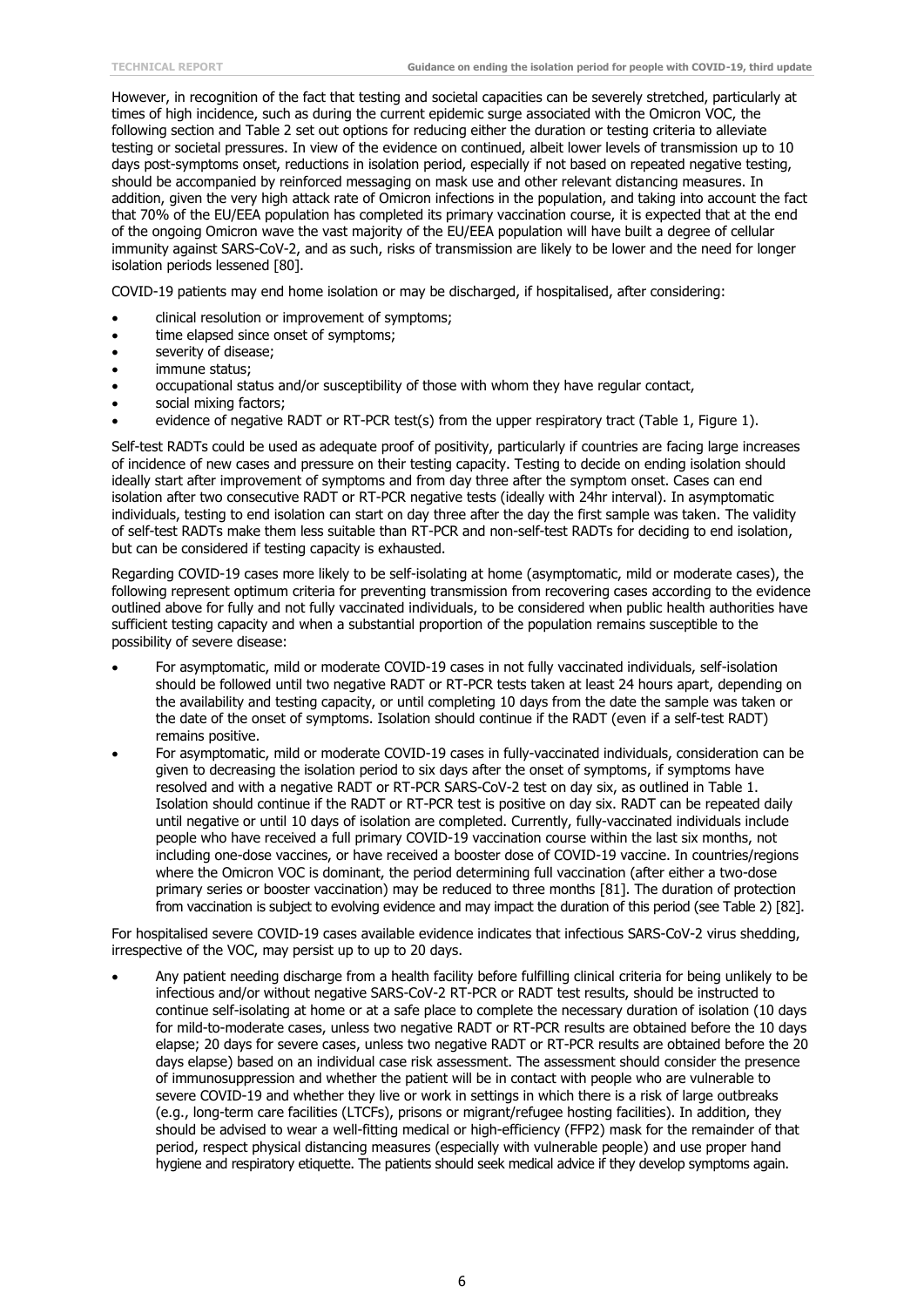• Two consecutive negative RADT or RT-PCR SARS-CoV-2 test results, ideally with a minimum of a 24-hour interval, are recommended as an option for the discontinuation of isolation of any hospitalised patient, including immunocompromised cases. The second test is confirmatory, to exclude the possibility of a false negative result. Similarly, two consecutive negative RADT or RT-PCR SARS-CoV-2 test results, ideally with a minimum of a 24-hour interval, can be considered for the discontinuation of isolation of severely ill patients, especially if they will be transferred to other units within the hospital or discharged to a LTCF. All patients who are instructed to complete isolation at home or another safe place should follow infection prevention and control guidance with personal hygiene precautions to protect household contacts [83]. Isolation should continue if the RADT or RT-PCR test results remains positive (even if a self-test RADT). In cases with prolonged RT-PCR positivity (RNA shedding), high Ct values (≥30) can be used as a proxy of low likelihood of transmissibility, while low Ct values (<24) indicate a higher likelihood of transmissibility, with the caveat that these are not standardised thresholds and differ across laboratories. In these cases, the decision to discontinue isolation should also include an assessment of the clinical and immune status of the case, as well as the time from the onset of symptoms and/or more specialised genotyping (see above in RT-PCR positivity section).

There is insufficient evidence on viral shedding in individuals with reinfection to enable robust separate recommendations on criteria for ending isolation to be provided for this group.

#### **Adapting the period of isolation and testing requirements**

Criteria for ending of isolation and discharge of COVID-19 patients may be adapted by public health authorities with consideration of the residual risk of transmission, the local epidemiological situation, the testing and contact tracing capacity and the socio-economic effects of the pandemic in the specific setting.

EU/EEA countries facing increasing pressure on their healthcare system or other sectors from significant increases of COVID-19 incidence can consider decreasing the isolation period, with or without requiring a negative test to end isolation. When recommending a shorter duration of isolation, especially without testing, particularly regarding healthcare workers or LTCF staff who come in contact with vulnerable populations, the residual risk of onward transmission of SARS-CoV-2 leading to severe disease increases. However, these difficult policy decisions should be balanced against maintaining the essential functions of society, and the use other mitigating measures, such as the appropriate use of face masks.

A UK model using testing with RADTs from day six after the onset of symptoms and requiring two negative tests with a minimum of 24hrs apart estimates that 79% of individuals can end isolation correctly being non-infectious on day seven, while about 6% will need to remain in isolation until day 10 [84]. Another model aiming to address the significant staff shortages in many sectors caused by the spread of the Omicron VOC evaluated 'testto-release' strategies. It found that requiring two consecutive negative tests with a minimum 24hrs apart significantly reduces the number of infectious days in the community, but it requires the availability of a large number of tests. Interestingly, their finding was independent of the minimum period advised to wait until the first testing attempt to end isolation after the onset of symptoms, i.e. individuals could start testing immediately when improved, even without waiting for three days [85]. Finally, a model examining how testing and vaccine boosters can be used to reduce transmission in various group settings shows that an isolation period of five or six days is adequate if the infectious period is less than six days, and testing to end isolation is not needed when the isolation period is similar with the infectious period. When the isolation period is shorter than the infectious period, then testing becomes important [86,87].

A series of non-evidence-based options for decreasing the period of isolation in fully vaccinated and not fully vaccinated individuals with or without testing in high and extreme pressure situations on healthcare systems and society are provided in Table 2. These can be used to address essential worker shortages but can be expanded to the general population if resources are under strain.

In addition, given the very high attack rate of Omicron infections in the population, and taking into account the fact that 70% of the EU/EEA population has completed its primary vaccination course, it is expected that at the end of the ongoing Omicron wave the vast majority of the EU/EEA population will have built a degree of cellular immunity against SARS-CoV-2, and as such, risks of transmission are likely to be lower and the need for longer isolation periods lessened [80].

#### **Contributing ECDC experts (in alphabetical order)**

Agoritsa Baka, Orlando Cenciarelli, Annette Kraus, Favelle Lamb, Katrin Leitmeyer, Angeliki Melidou, Diamantis Plachouras, Natalie Sippl, Carl Suetens, Maria Tseroni.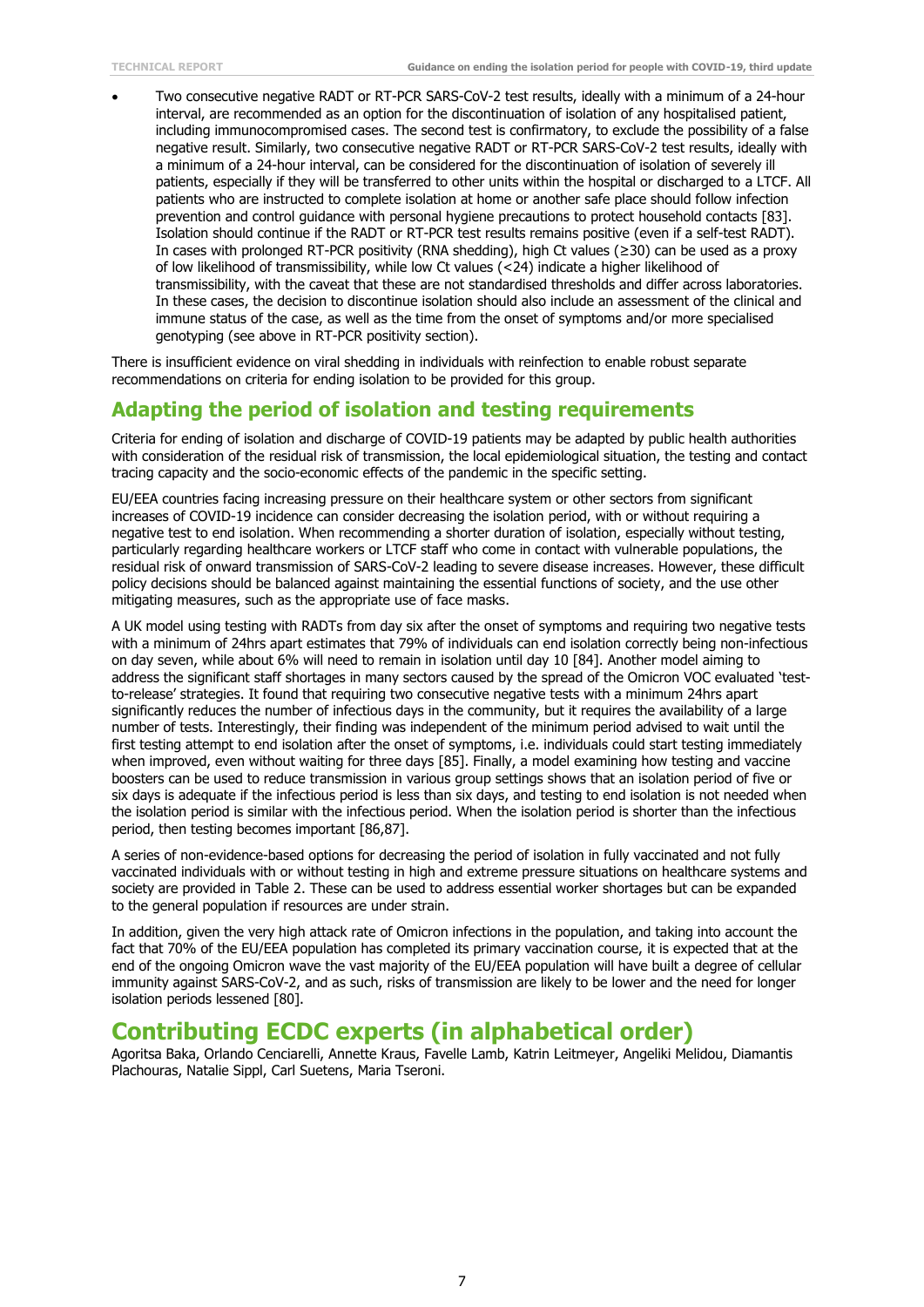#### **Table 1. Guidance on ending isolation of people with COVID-19**

| <b>Description</b>                                                                                                                                                                                                | <b>Guidance</b>                                                                                                                                                                                                                                                                                                                                                                                                                                                                                                                                                                                                                                                                                                                              |  |
|-------------------------------------------------------------------------------------------------------------------------------------------------------------------------------------------------------------------|----------------------------------------------------------------------------------------------------------------------------------------------------------------------------------------------------------------------------------------------------------------------------------------------------------------------------------------------------------------------------------------------------------------------------------------------------------------------------------------------------------------------------------------------------------------------------------------------------------------------------------------------------------------------------------------------------------------------------------------------|--|
| Mild/moderate COVID-19 in a not fully vaccinated<br>individual<br>Probable or confirmed COVID-19 case that is neither<br>immunocompromised nor a resident or staff in a closed<br>vulnerable population setting   | The patient can end isolation when the following criteria are fulfilled:<br>• Resolution of fever, if present, for at least 24 hours and clinical improvement of symptoms other<br>than fever <sup>1</sup><br><b>AND</b><br>two consecutive negative SARS-CoV-2 RADT or RT-PCR tests from respiratory<br>specimens with a minimum 24-hour interval. <sup>2, 3</sup><br>ΟR<br>10 days after the onset of symptoms.<br>Mild or moderate cases should be instructed to wear a well-fitting face mask after ending their isolation<br>until day 10 after symptom onset and respect physical distancing and personal hygiene rules.                                                                                                               |  |
| Mild/moderate COVID-19 in a fully vaccinated<br>individual <sup>4</sup><br>Confirmed COVID-19 case that is neither<br>immunocompromised nor a resident or staff in a closed<br>vulnerable population setting      | The patient can be end isolation when the following criteria are fulfilled:<br>• Resolution of fever, if present, for at least 24 hours and clinical improvement of symptoms other<br>than fever <sup>1</sup><br><b>AND</b><br>two consecutive negative SARS-CoV-2 RADT or RT-PCR tests from respiratory<br>specimens with a minimum 24-hour interval 2, 3<br>ΟR<br>six days after the onset of symptoms AND one negative RADT or RT-PCR test from<br>respiratory specimen on day 6 or later. <sup>5</sup><br>Mild or moderate fully vaccinated cases should be advised to wear a well-fitting face mask after ending<br>their isolation until day 10 after onset of symptoms and respect physical distancing and personal hygiene<br>rules. |  |
| Severe COVID-19<br>Probable or confirmed COVID-19 case that is neither<br>immunocompromised nor a resident in a closed<br>vulnerable population setting                                                           | The patient can be released from isolation when the following criteria are fulfilled:<br>• Resolution of fever for at least 24 hours and clinical improvement of symptoms other than fever <sup>1</sup><br>AND<br>two consecutive negative SARS-CoV-2 RADT or RT-PCR tests from respiratory<br>specimens with a minimum 24-hour interval 2, 3<br>0R<br>minimum 14 and up to 20 days after the onset of symptoms<br>Hospitalised patients who are discharged early based on clinical criteria per evaluation of the treating<br>physician should be instructed to self-isolate at home or in a safe place wear a well-fitting face mask until<br>the above criteria are fulfilled and respect physical distancing and personal hygiene rules. |  |
| Immunocompromised patient (e.g., transplant<br>recipient, patient receiving immune-modulating<br>treatment or cancer chemotherapy, patient with HIV<br>and a low CD4 count, patient with an immune<br>deficiency) | The patient can be released from isolation when the following criteria are fulfilled:<br>• Resolution of fever, if present, for at least 24 hours and clinical improvement of symptoms other<br>than fever <sup>1</sup><br><b>AND</b><br>Two consecutive negative SARS-CoV-2 RADT or RT-PCR tests from respiratory<br>specimens with a minimum 24-hour interval 2, 3, 6<br><b>OR</b><br>20 days after the onset of symptoms                                                                                                                                                                                                                                                                                                                  |  |

 $1$  COVID-19 patients can exhibit several symptoms including cough, sore throat, headache, vomiting/diarrhoea and others. Clinical improvement of symptoms other than fever does not refer to complete recovery but an overall improving course. In addition, no evidence until now points to the clinical significance of 72 hours with no fever.

 $2$  This option can be used when testing capacity is sufficient. First test to end isolation is advised, at the earliest, on day three after the onset of symptoms or the day the sample was taken in asymptomatic cases.

<sup>&</sup>lt;sup>3</sup> RADTs should preferably be performed by a qualified professional. Self-test RADTs are not considered adequate for ending isolation

<sup>4</sup> Currently, fully vaccinated individuals include people who have received a full primary COVID-19 vaccination course within the last six months, not including one-dose vaccines, or have received a booster dose of COVID-19 vaccine. In countries/regions where the Omicron VOC is dominant, this period may be restricted to three months for the primary COVID-19 vaccination and/or the booster dose.

<sup>&</sup>lt;sup>5</sup> Isolation should continue if the RADT or RT-PCR test is positive on day six, even if a self-test RADT. If RT-PCR is performed, then high Ct values (≥30) can be used, with caution, as a proxy of low likelihood of transmissibility. RADT can be repeated daily until negative or until 10 days of isolation are completed.

<sup>6</sup> In immunocompromised patients with prolonged positive RADT or RT-PCR, potentially with low Ct values, virus culture or sub-genomic RNA detection can be used to confirm viable SARS-CoV-2 to make decisions on ending isolation.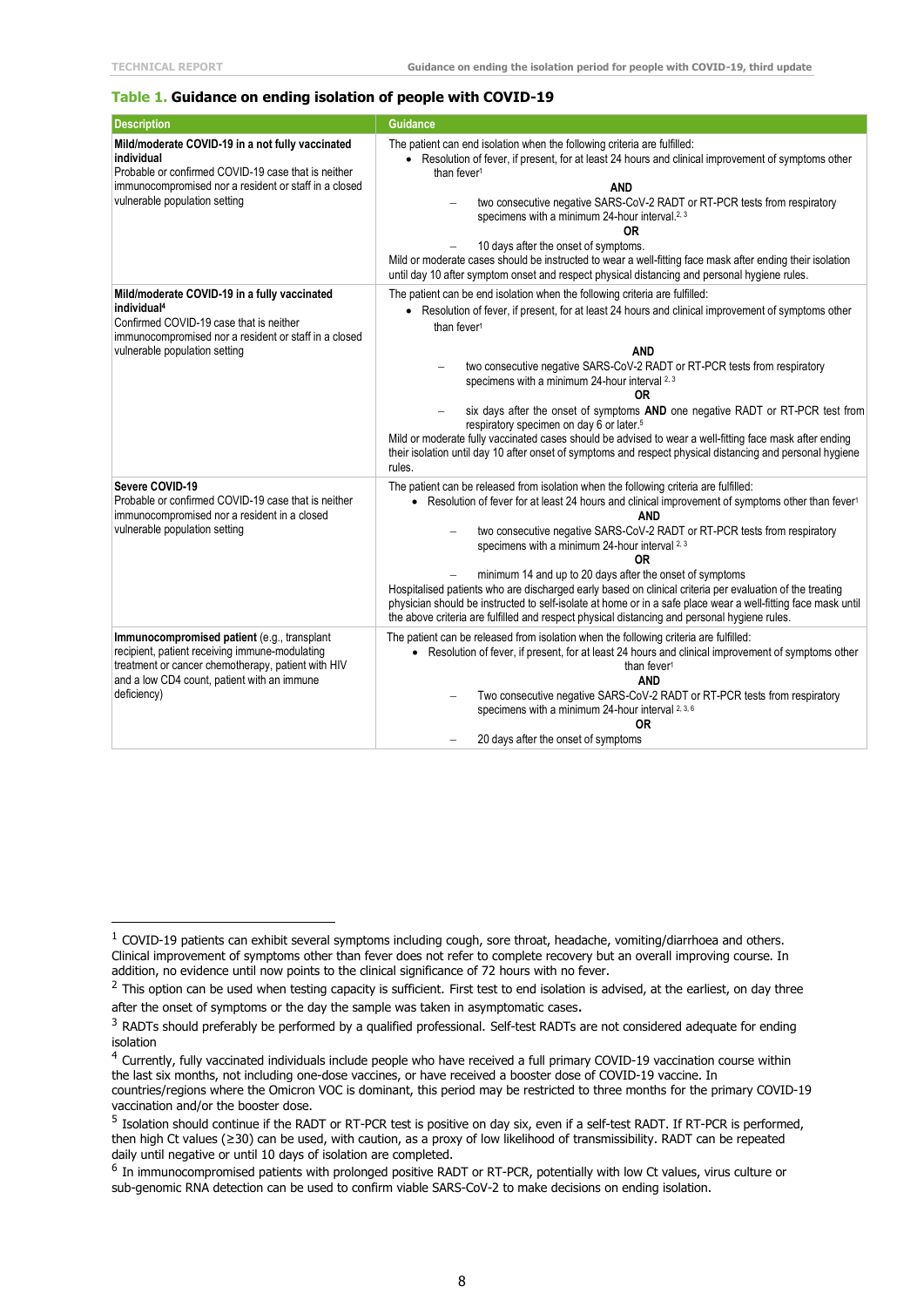| <b>Description</b>                                                                                                                                                                                        | Guidance                                                                                                                                                                                                                                                                                   |
|-----------------------------------------------------------------------------------------------------------------------------------------------------------------------------------------------------------|--------------------------------------------------------------------------------------------------------------------------------------------------------------------------------------------------------------------------------------------------------------------------------------------|
| Not fully vaccinated resident or staff of closed<br>vulnerable population settings (e.g., long-term care<br>facility, prison, migrant/refugee hosting facility),                                          | The patient can end isolation and return to or resume work in the closed vulnerable population setting<br>when the following criteria are fulfilled:<br>• Resolution of fever, if present, for at least 24 hours and clinical improvement of symptoms other                                |
| including asymptomatic cases                                                                                                                                                                              | than fever <sup>1</sup>                                                                                                                                                                                                                                                                    |
|                                                                                                                                                                                                           | <b>AND</b>                                                                                                                                                                                                                                                                                 |
|                                                                                                                                                                                                           | two consecutive negative SARS-CoV-2 RT-PCR tests in a 24-hour interval from<br>respiratory specimens 2, 3                                                                                                                                                                                  |
|                                                                                                                                                                                                           | ΟR                                                                                                                                                                                                                                                                                         |
|                                                                                                                                                                                                           | 20 days after the onset of symptoms<br>Residents of closed vulnerable population settings who are discharged earlier based on clinical criteria per<br>evaluation of the treating physician should be isolated at the facility in a single room until the above criteria<br>are fulfilled. |
| Fully vaccinated <sup>4</sup> resident or staff of closed<br>vulnerable population settings (e.g., long-term care<br>facility, prison, migrant/refugee hosting facility),<br>including asymptomatic cases | Fully vaccinated <sup>4</sup> residents or staff members of closed vulnerable population settings can end isolation<br>when the following criteria are fulfilled:                                                                                                                          |
|                                                                                                                                                                                                           | • Resolution of fever, if present, for at least 24 hours and clinical improvement of symptoms other<br>than fever <sup>1</sup>                                                                                                                                                             |
|                                                                                                                                                                                                           | <b>AND</b>                                                                                                                                                                                                                                                                                 |
|                                                                                                                                                                                                           | two consecutive negative SARS-CoV-2 RT-PCR tests in a 24-hour interval from<br>respiratory specimens <sup>2,3</sup>                                                                                                                                                                        |
|                                                                                                                                                                                                           | <b>OR</b>                                                                                                                                                                                                                                                                                  |
|                                                                                                                                                                                                           | 10 days after the onset of symptoms AND one negative RADT or RT-PCR test<br>from respiratory specimen on day 105                                                                                                                                                                           |
|                                                                                                                                                                                                           | Residents of closed vulnerable population settings should be advised to wear a well-fitting face mask after<br>ending their isolation until day 10 after onset of symptoms and respect physical distancing and personal<br>hygiene rules.                                                  |
| Asymptomatic COVID-19 case in not fully                                                                                                                                                                   | Asymptomatic individuals can end isolation when the following criteria are fulfilled:                                                                                                                                                                                                      |
| vaccinated individuals<br>Person without symptoms who tested positive for                                                                                                                                 | two consecutive negative SARS-CoV-2 RADT or RT-PCR tests from respiratory specimens<br>with a minimum 24-hour interval 2, 3                                                                                                                                                                |
| SARS-CoV-2 but did not develop symptoms and that is                                                                                                                                                       | 0R                                                                                                                                                                                                                                                                                         |
| neither immunocompromised nor a resident or staff in a                                                                                                                                                    | 10 days after the sample for the positive test was taken.                                                                                                                                                                                                                                  |
| closed vulnerable population setting                                                                                                                                                                      | People should be advised to wear a well-fitting face mask after ending their isolation until day 10 after the<br>sample was taken and respect physical distancing and personal hygiene rules.                                                                                              |
| Asymptomatic COVID-19 case in fully vaccinated<br>individuals <sup>4</sup>                                                                                                                                | Asymptomatic individuals, who are fully vaccinated <sup>4</sup> , can end isolation when the following criteria are<br>fulfilled:                                                                                                                                                          |
| Person without symptoms who tested positive for<br>SARS-CoV-2 but did not develop symptoms and is fully                                                                                                   | two consecutive negative SARS-CoV-2 RADT or RT-PCR tests from respiratory specimens<br>$\equiv$<br>with a minimum 24-hour interval 2, 3                                                                                                                                                    |
| vaccinated and that is neither immunocompromised nor                                                                                                                                                      | 0R                                                                                                                                                                                                                                                                                         |
| a resident or staff in a closed vulnerable population<br>setting                                                                                                                                          | six days after the sample for the positive test was taken AND one negative RADT or RT-PCR<br>test from respiratory specimen on day six <sup>5</sup>                                                                                                                                        |
|                                                                                                                                                                                                           | People should be advised to wear a well-fitting face mask after ending their isolation until day 10 after the<br>sample was taken and respect physical distancing and personal hygiene rules.                                                                                              |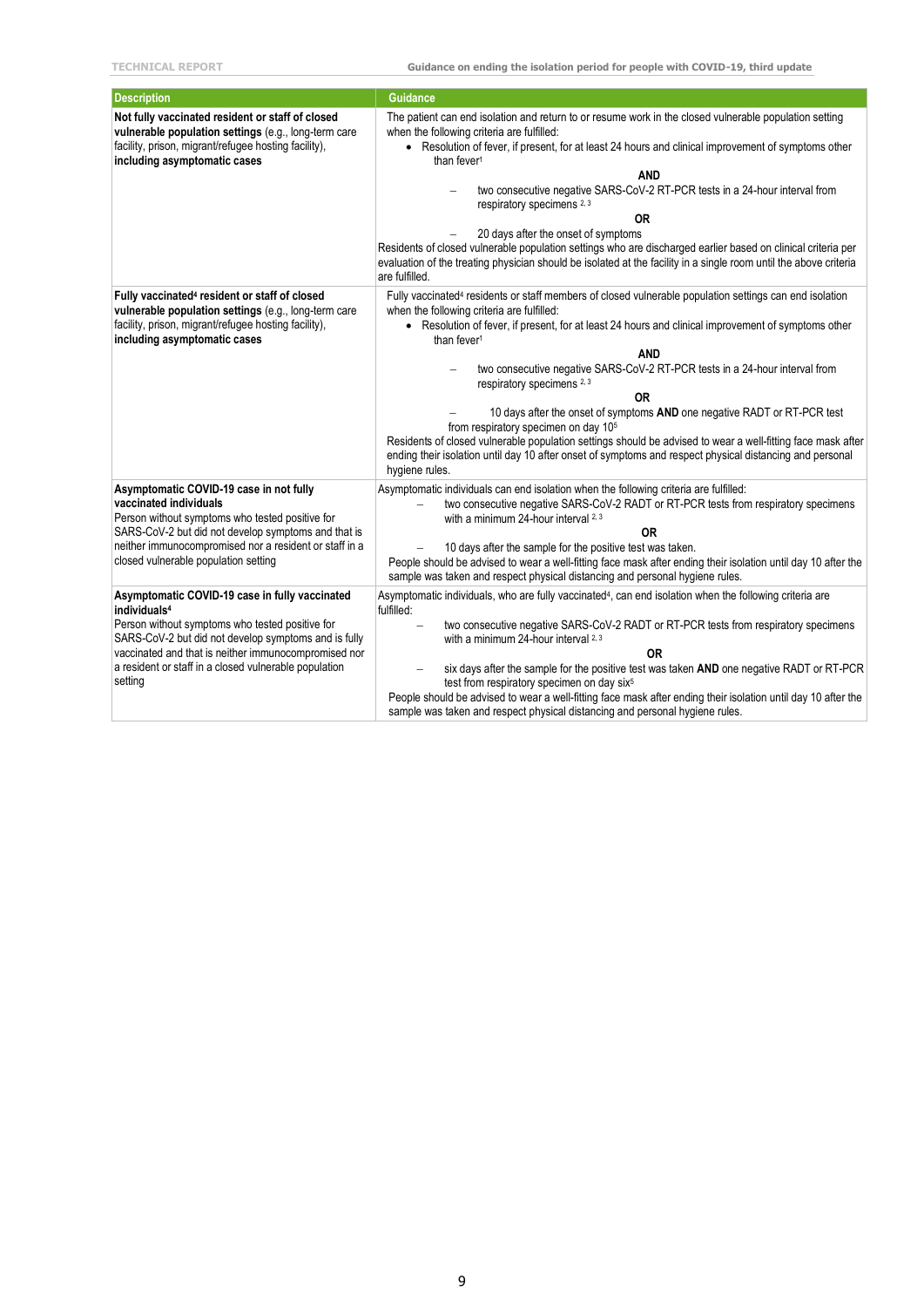Table 2 aims to provide options for isolation of essential workers (e.g. individuals working in healthcare, transportation, law enforcement, critical infrastructures), particularly in the context of the current epidemiological situation, and does not address the isolation of hospitalised patients.

#### **Table 2. Guidance on isolation of COVID-19 cases and non-evidence based options for adaptation for essential workers**

|                                                                                         |                                                                                                                                                                                                                                                                                                                                                                                                                                                                                                                                     | <b>Options for adaptation</b>                                                                                                                                                                                                                                                                                                                                                                       |                                                                                                                                                                                                                                                                                                                                                                            |  |
|-----------------------------------------------------------------------------------------|-------------------------------------------------------------------------------------------------------------------------------------------------------------------------------------------------------------------------------------------------------------------------------------------------------------------------------------------------------------------------------------------------------------------------------------------------------------------------------------------------------------------------------------|-----------------------------------------------------------------------------------------------------------------------------------------------------------------------------------------------------------------------------------------------------------------------------------------------------------------------------------------------------------------------------------------------------|----------------------------------------------------------------------------------------------------------------------------------------------------------------------------------------------------------------------------------------------------------------------------------------------------------------------------------------------------------------------------|--|
| Type of COVID-19<br>case                                                                | <b>Standard</b><br>isolation guidance                                                                                                                                                                                                                                                                                                                                                                                                                                                                                               | <b>High pressure</b><br>on healthcare systems<br>and society                                                                                                                                                                                                                                                                                                                                        | <b>Extreme pressure</b><br>on healthcare systems<br>and society                                                                                                                                                                                                                                                                                                            |  |
| <b>Not vaccinated or not</b><br>fully vaccinated, mild<br>or moderate COVID-<br>19 case | Option 1<br>Resolution of fever for 24 hours and<br>clinical improvement of symptoms <sup>a</sup><br><b>AND</b><br>Two consecutive negative RADT or RT-<br>PCR tests <sup>b,c</sup> from respiratory specimens,<br>with a minimum interval of 24 hours<br>Option 2<br>Resolution of fever for 24 hours and<br>clinical improvement of symptoms <sup>a</sup><br><b>AND</b><br>10 days isolation after the onset of<br>symptoms                                                                                                       | Resolution of fever for 24 hours and<br>clinical improvement of symptoms <sup>a</sup><br><b>AND</b><br>five days isolation <sup>e</sup> after the onset of<br>symptoms and five additional days<br>wearing a high efficiency (FFP2) maskf<br><b>AND</b><br>A negative RADT or RT-PCR test <sup>b</sup> from<br>respiratory specimen on day five after<br>onset of symptoms                          | Resolution of fever for 24 hours and<br>clinical improvement of symptoms <sup>a</sup><br><b>AND</b><br>five days isolation <sup>e</sup> after the onset of<br>symptoms and five additional days<br>wearing a high efficiency (FFP2) maskf<br><b>AND</b><br>If possible, test by RADT or RT-PCR <sup>b</sup> on<br>day five after onset of symptoms <sup>9</sup>            |  |
| Fully vaccinated <sup>d</sup> ,<br>mild or moderate<br>COVID-19 case                    | Option 1<br>Resolution of fever for 24 hours and<br>clinical improvement of symptoms <sup>a</sup><br><b>AND</b><br>Two consecutive negative RADT or RT-<br>PCR tests <sup>b,c</sup> from respiratory specimens,<br>with a minimum interval of 24 hours<br>Option 2<br>Resolution of fever for 24 hours and<br>clinical improvement of symptoms <sup>a</sup><br><b>AND</b><br>six days after the onset of symptoms<br><b>AND</b><br>a negative RADT or RT-PCR test <sup>b</sup> from<br>respiratory specimen on day six <sup>9</sup> | Resolution of fever for 24 hours and<br>clinical improvement of symptoms <sup>a</sup><br><b>AND</b><br>three days isolation <sup>e</sup> after onset of<br>symptoms<br><b>AND</b><br>three additional days wearing a high-<br>efficiency (FFP2) <sup>f</sup> mask<br><b>AND</b><br>A negative RADT or RT-PCR test <sup>b</sup> from<br>respiratory specimen on day three after<br>onset of symptoms | Resolution of fever for 24 hours and<br>clinical improvement of symptoms <sup>a</sup><br><b>AND</b><br>three days isolation <sup>e</sup> after onset of<br>symptoms<br><b>AND</b><br>three additional days wearing a high<br>efficiency (FFP2) <sup>f</sup> mask<br><b>AND</b><br>If possible, test by RADT or RT-PCR <sup>b</sup> on<br>day three after onset of symptoms |  |

a Asymptomatic COVID-19 cases should follow the same quidance as symptomatic cases. Days should be counted from the date of the sample collection for their diagnostic test.

<sup>b</sup> Testina by either RADT or RT-PCR should preferably be performed by a qualified professional. Self-testing by RADTs is not considered adequate for ending isolation.

 $c$  First test for ending isolation is, at the earliest, on day three after the onset of symptoms.

<sup>d</sup> In this table, the term `fully vaccinated' refers to people who:

- have received a full primary COVID-19 vaccination course within the last six months.
	- o The duration of protection is subject to evolving evidence and this may need to be considered.
	- o In areas/countries where the Omicron VOC is dominant, this period may be restricted further to three months.
	- o This does not apply to one-dose vaccines.
- have received a booster dose of COVID-19 vaccine.
	- o In areas/countries where the Omicron VOC is dominant, this period may be restricted further to three months.

e When recommending a shorter duration of isolation, the residual risk of onward transmission of SARS-CoV-2 increases. Therefore, in addition to wearing a mask, COVID-19 cases should be advised to avoid non-essential contact with other people and especially vulnerable individuals. The end of isolation should be differentiated from the potential need for sick leave.  $f$  Where a high-efficiency mask is recommended, an FFP2 (or equivalent) without a valve should be used. To be effective, these need to be fitted properly at all times and seal testing should be performed each time the mask is put on. Fit testing is recommended, especially for those working in the healthcare sector, where re-using FFP2 masks should be avoided due to heavy contamination.

g Isolation should continue if the RADT (including self-performed) or RT-PCR test is positive on day six. If RT-PCR is performed, then high Ct values (≥30) can be used, with caution, as a proxy of low likelihood of transmissibility. RADT can be repeated daily until negative or until 10 days of isolation are completed.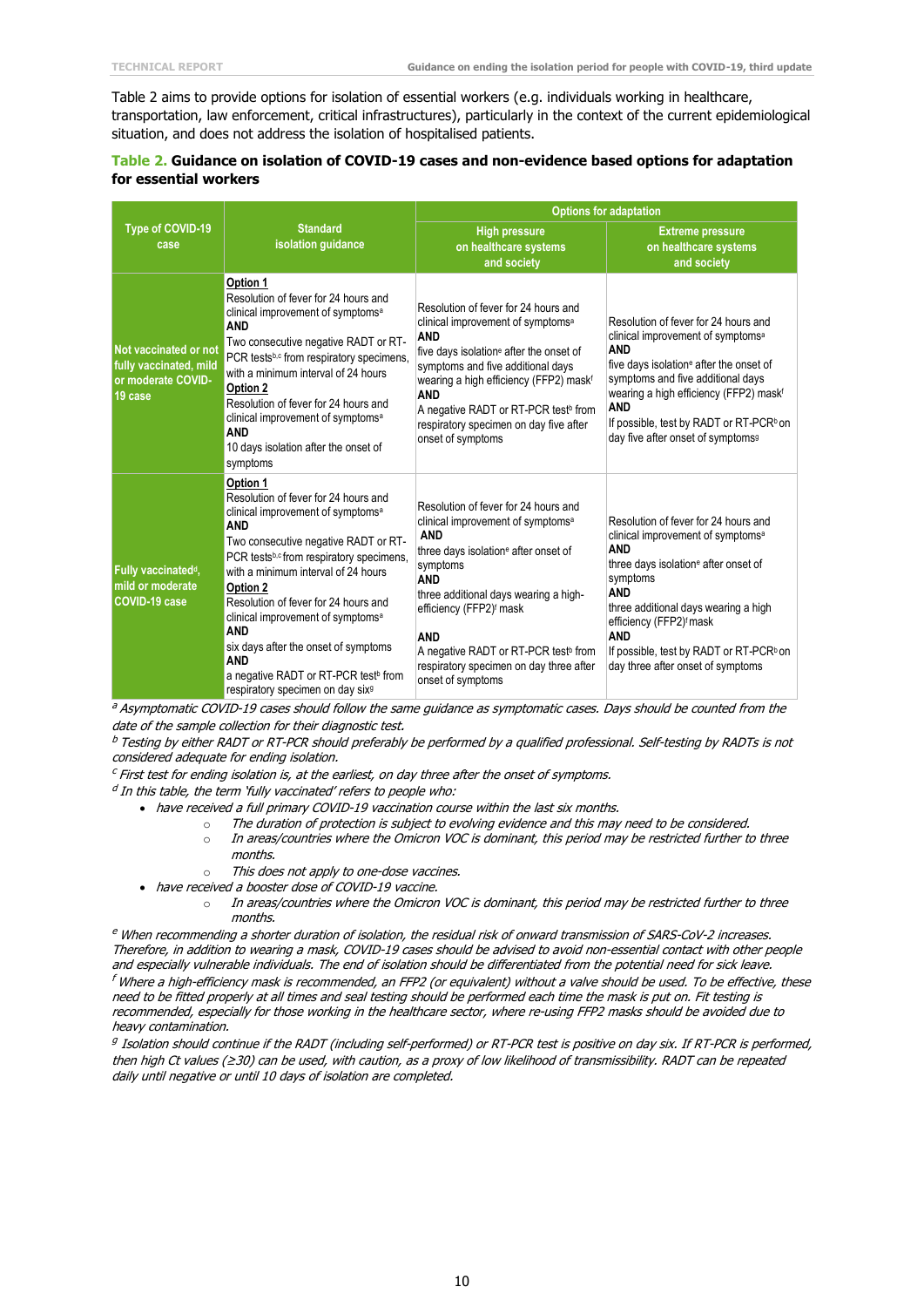#### **Figure 1. Algorithm for ending of isolation of people with COVID-19**

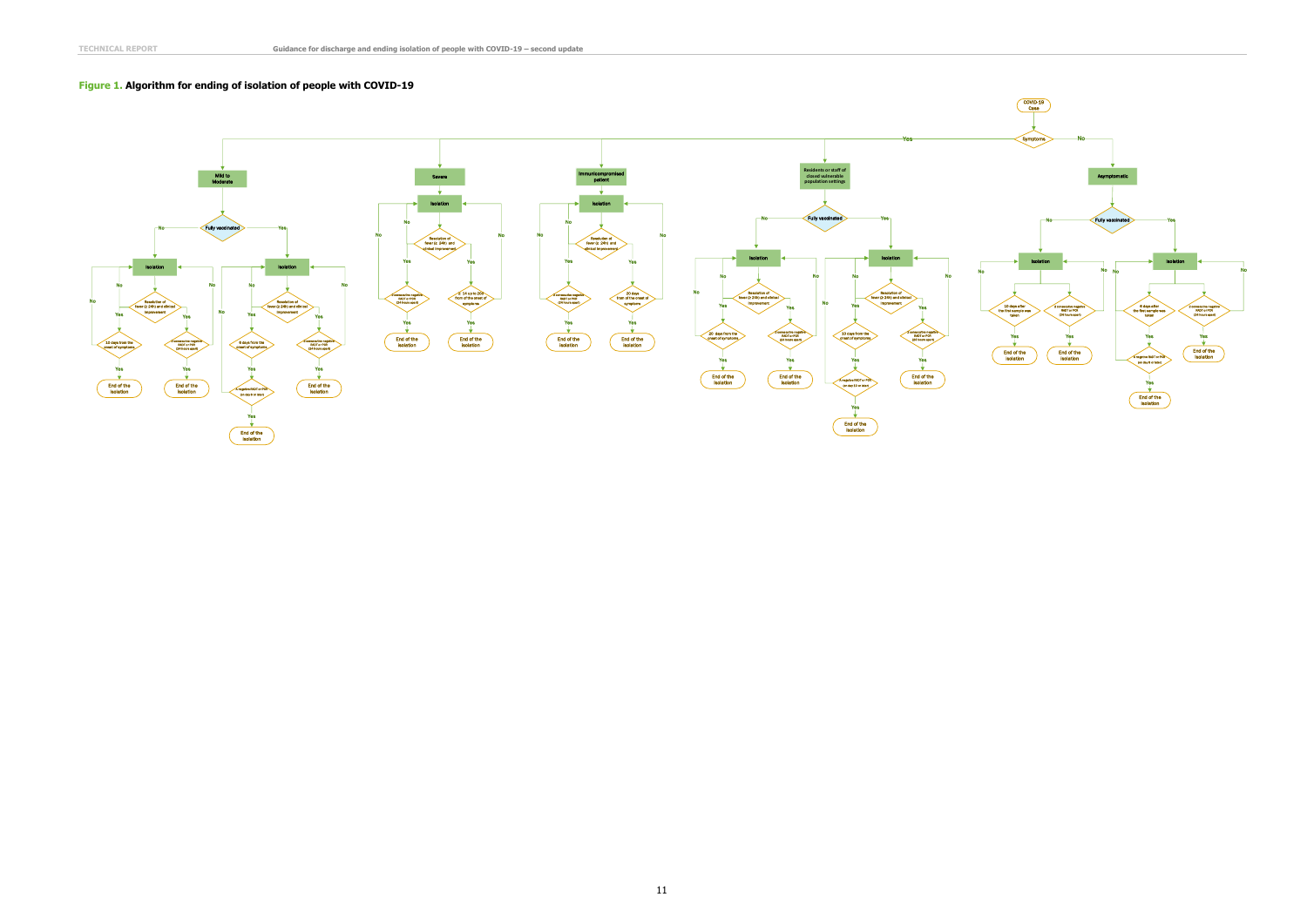## **References**

- 1. European Centre for Disease Prevention and Control (ECDC). Guidance for discharge and ending of isolation of people with COVID-19. Stockholm: ECDC; 2021. Available at:
- <https://www.ecdc.europa.eu/en/publications-data/covid-19-guidance-discharge-and-ending-isolation> 2. European Centre for Disease Prevention and Control (ECDC). SARS-CoV-2 variants of concern as of 13 January 2022. Stockholm: ECDC; 2022. Available at: [https://www.ecdc.europa.eu/en/covid-19/variants](https://www.ecdc.europa.eu/en/covid-19/variants-concern)[concern](https://www.ecdc.europa.eu/en/covid-19/variants-concern)
- 3. European Centre for Disease Prevention and Control (ECDC). Country Overview Report: Week 01, 2022. Stockholm: ECDC; 2022. Available at:<https://www.ecdc.europa.eu/en/covid-19/country-overviews>
- 4. European Centre for Disease Prevention and Control (ECDC). Options for the use of rapid antigen tests for COVID-19 in the EU/EEA - first update. Stockholm: ECDC; 2021. Available at:
- [https://www.ecdc.europa.eu/en/publications-data/options-use-rapid-antigen-tests-covid-19-eueea-first](https://www.ecdc.europa.eu/en/publications-data/options-use-rapid-antigen-tests-covid-19-eueea-first-update)[update](https://www.ecdc.europa.eu/en/publications-data/options-use-rapid-antigen-tests-covid-19-eueea-first-update)
- 5. Leitão IdC, Calil PT, Galliez RM, Moreira FRR, Mariani D, Castiñeiras ACP, et al. Prolonged SARS-CoV-2 Positivity in Immunocompetent Patients: Virus Isolation, Genomic Integrity, and Transmission Risk. Microbiology Spectrum. 2021;9(3):e00855-21. Available at: <https://journals.asm.org/doi/full/10.1128/Spectrum.00855-21>
- 6. Kim S-m, Hwang YJ, Kwak Y. Prolonged SARS-CoV-2 detection and reversed RT-PCR results in mild or asymptomatic patients. Infectious Diseases. 2021;53(1):31-7. Available at: <https://www.tandfonline.com/doi/abs/10.1080/23744235.2020.1820076>
- 7. Xiao AT, Tong YX, Zhang S. Profile of RT-PCR for SARS-CoV-2: a preliminary study from 56 COVID-19 patients. Clinical Infectious Diseases. 2020;71(16):2249–51. Available at: <https://academic.oup.com/cid/article/71/16/2249/5822175>
- 8. Zhou B, She J, Wang Y, Ma X. Duration of Viral Shedding of Discharged Patients With Severe COVID-19. Clinical Infectious Diseases. 2020;71(16):2240-2. Available at: <https://academic.oup.com/cid/article/71/16/2240/5821307>
- 9. Korean Centre for Disease Control (KCDC). Findings from investigation and analysis of re-positive cases. Cheongju: KCDC; 2020. Available at:
- <https://www.mofa.go.kr/viewer/skin/doc.html?fn=20200521024820767.pdf&rs=/viewer/result/202201> 10. Molina LP, Chow S-K, Nickel A, Love JE. Prolonged Detection of Severe Acute Respiratory Syndrome Coronavirus 2 (SARS-CoV-2) RNA in an Obstetric Patient With Antibody Seroconversion. Obstetrics & Gynecology. 2020;136(4):838-41. Available at: [https://journals.lww.com/greenjournal/Fulltext/2020/10000/Prolonged\\_Detection\\_of\\_Severe\\_Acute\\_Res](https://journals.lww.com/greenjournal/Fulltext/2020/10000/Prolonged_Detection_of_Severe_Acute_Respiratory.30.aspx) [piratory.30.aspx](https://journals.lww.com/greenjournal/Fulltext/2020/10000/Prolonged_Detection_of_Severe_Acute_Respiratory.30.aspx)
- 11. Hu X, Xing Y, Jia J, Ni W, Liang J, Zhao D, et al. Factors associated with negative conversion of viral RNA in patients hospitalized with COVID-19. Science of the Total Environment. 2020;728:138812. Available at:<https://www.sciencedirect.com/science/article/pii/S0048969720323299>
- 12. Woodruff A. COVID-19 follow up testing. Journal of Infection. 2020;81(4):647-79. Available at: https://www.journalofinfection.com/article/S0163-4453(20)30289-9/fulltext
- 13. Cento V, Colagrossi L, Nava A, Lamberti A, Senatore S, Travi G, et al. Persistent positivity and fluctuations of SARS-CoV-2 RNA in clinically-recovered COVID-19 patients. The Journal of infection. 2020;81(3):e90. Available at:<https://www.sciencedirect.com/science/article/pii/S0163445320304059>
- 14. Liu W-D, Chang S-Y, Wang J-T, Tsai M-J, Hung C-C, Hsu C-L, et al. Prolonged virus shedding even after seroconversion in a patient with COVID-19. Journal of Infection. 2020;81(2):318-56. Available at: <https://www.sciencedirect.com/science/article/pii/S0163445320301900>
- 15. Wölfel R, Corman VM, Guggemos W, Seilmaier M, Zange S, Müller MA, et al. Virological assessment of hospitalized patients with COVID-2019. Nature. 2020;581(7809):465-9. Available at: <https://www.nature.com/articles/s41586-020-2196-x>
- 16. Bullard J, Dust K, Funk D, Strong JE, Alexander D, Garnett L, et al. Predicting Infectious Severe Acute Respiratory Syndrome Coronavirus 2 From Diagnostic Samples. Clinical Infectious Diseases. 2020;71(10):2663–6. Available at:<https://academic.oup.com/cid/article/71/10/2663/5842165>
- 17. La Scola B, Le Bideau M, Andreani J, Hoang VT, Grimaldier C, Colson P, et al. Viral RNA load as determined by cell culture as a management tool for discharge of SARS-CoV-2 patients from infectious disease wards. European Journal of Clinical Microbiology & Infectious Diseases. 2020;39(6):1059. Available at:<https://link.springer.com/article/10.1007%2Fs10096-020-03913-9>
- 18. Weiss A, Jellingsø M, Sommer MOA. Spatial and temporal dynamics of SARS-CoV-2 in COVID-19 patients: A systematic review and meta-analysis. EBioMedicine. 2020;58:102916. Available at: [https://www.thelancet.com/journals/ebiom/article/PIIS2352-3964\(20\)30291-7/fulltext](https://www.thelancet.com/journals/ebiom/article/PIIS2352-3964(20)30291-7/fulltext)
- 19. Health Information and Quality Authorit (HIQA). Evidence summary for the duration of infectiousness in those that test positive for SARS-CoV-2 RNA. Dublin: HIQA; 2020. Available at: [https://www.hiqa.ie/sites/default/files/2020-09/Evidence-summary-for-duration-of-infectiousness-of-](https://www.hiqa.ie/sites/default/files/2020-09/Evidence-summary-for-duration-of-infectiousness-of-SARS-CoV-2.pdf)[SARS-CoV-2.pdf](https://www.hiqa.ie/sites/default/files/2020-09/Evidence-summary-for-duration-of-infectiousness-of-SARS-CoV-2.pdf)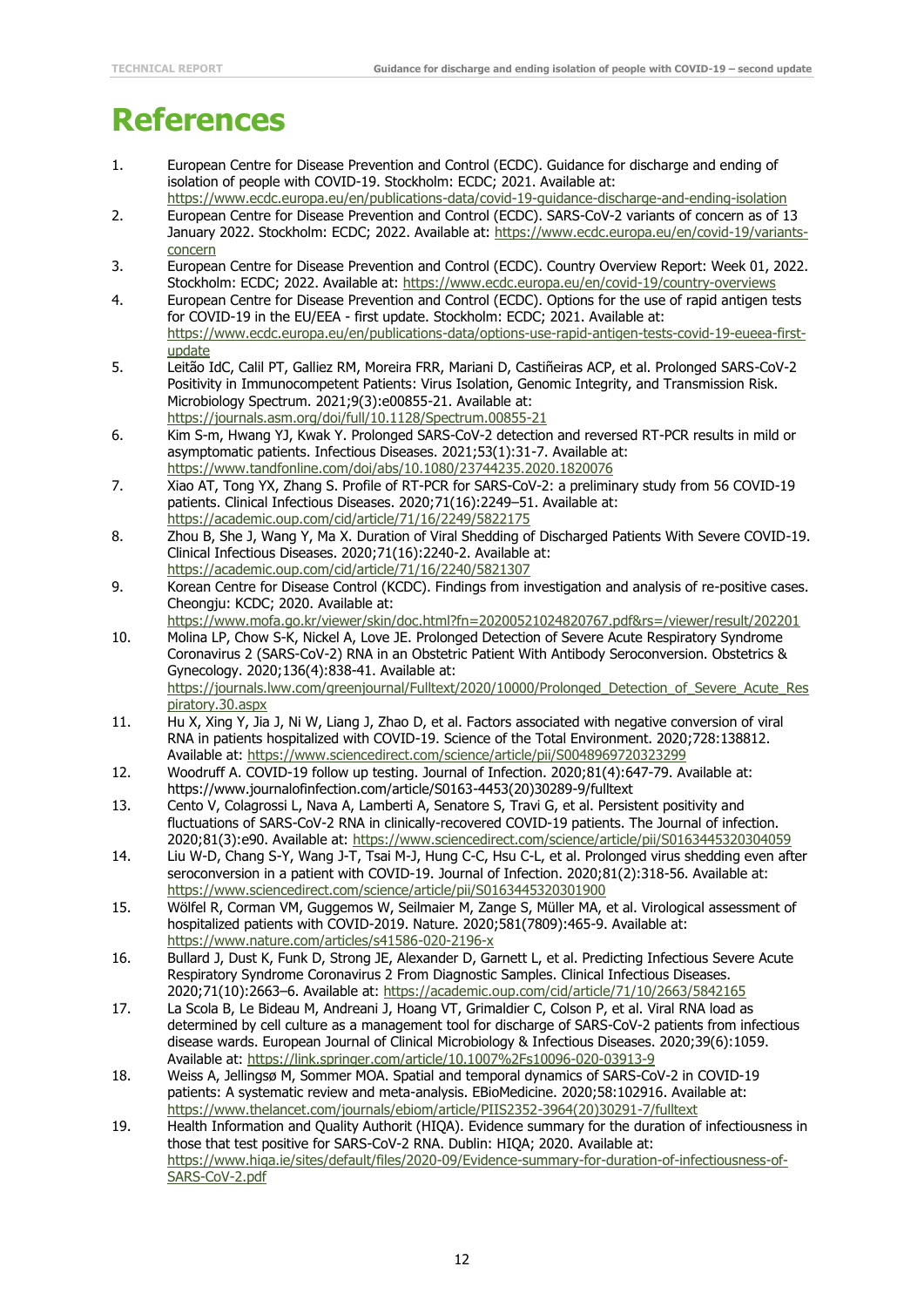- 20. Singanayagam A, Patel M, Charlett A, Bernal JL, Saliba V, Ellis J, et al. Duration of infectiousness and correlation with RT-PCR cycle threshold values in cases of COVID-19, England, January to May 2020. Euro Surveill. 2020;25(32):2001483. Available at: <https://www.eurosurveillance.org/content/10.2807/1560-7917.ES.2020.25.32.2001483>
- 21. Jones TC, Biele G, Mühlemann B, Veith T, Schneider J, Beheim-Schwarzbach J, et al. Estimating infectiousness throughout SARS-CoV-2 infection course. Science. 2021;373(6551):eabi5273. Available at:<https://www.science.org/doi/10.1126/science.abi5273>
- 22. Cevik M, Tate M, Lloyd O, Maraolo AE, Schafers J, Ho A. SARS-CoV-2, SARS-CoV, and MERS-CoV viral load dynamics, duration of viral shedding, and infectiousness: a systematic review and meta-analysis. The Lancet Microbe. 2021;2(1):E13-E22. Available at:
- [https://www.thelancet.com/journals/lanmic/article/PIIS2666-5247\(20\)30172-5/fulltext](https://www.thelancet.com/journals/lanmic/article/PIIS2666-5247(20)30172-5/fulltext) 23. Yan D, Zhang X, Chen C, Jiang D, Liu X, Zhou Y, et al. Characteristics of viral shedding time in SARS-CoV-2 infections: A systematic review and meta-analysis. Frontiers in Public Health. 2021;9:652842. Available at:<https://www.frontiersin.org/articles/10.3389/fpubh.2021.652842/full>
- 24. van Kampen JJ, van de Vijver DA, Fraaij PL, Haagmans BL, Lamers MM, Okba N, et al. Duration and key determinants of infectious virus shedding in hospitalized patients with coronavirus disease-2019 (COVID-19). Nature Communications. 2021;12(1):1-6. Available at: <https://www.nature.com/articles/s41467-020-20568-4>
- 25. Walsh KA, Spillane S, Comber L, Cardwell K, Harrington P, Connell J, et al. The duration of infectiousness of individuals infected with SARS-CoV-2. Journal of Infection. 2020;81(6):847-56. Available at:<https://www.sciencedirect.com/science/article/pii/S0163445320306514>
- 26. Poopalasingam N, Korenkov M, Ashurov A, Strobel J, Fish I, Hellmich M, et al. Determining the Reliability of Rapid SARS-CoV-2 Antigen Detection in Fully Vaccinated Individuals. SSRN [Preprint]. 2022. DOI: 10.2139/ssrn.4000128. Available at: Poopalasingam, Nareshkumar and Korenkov, Michael and Ashurov, Artem and Strobel, Janina and Fish, Irina and Hellmich, Martin and Gruell, Henning and Lehmann, Clara and Heger, Eva and Klein, Florian, Determining the Reliability of Rapid SARS-CoV-2 Antigen Detection in Fully Vaccinated Individuals. Available at SSRN: <https://ssrn.com/abstract=4000128> or<http://dx.doi.org/10.2139/ssrn.4000128>
- 27. To KK-W, Tsang OT-Y, Leung W-S, Tam AR, Wu T-C, Lung DC, et al. Temporal profiles of viral load in posterior oropharyngeal saliva samples and serum antibody responses during infection by SARS-CoV-2: an observational cohort study. The Lancet Infectious Diseases. 2020;20(5):565-74. Available at: [https://www.thelancet.com/journals/laninf/article/PIIS1473-3099\(20\)30196-1/fulltext](https://www.thelancet.com/journals/laninf/article/PIIS1473-3099(20)30196-1/fulltext)
- 28. Pan X, Chen D, Xia Y, Wu X, Li T, Ou X, et al. Asymptomatic cases in a family cluster with SARS-CoV-2 infection. The Lancet Infectious Diseases. 2020;20(4):410-1. Available at: [https://www.thelancet.com/journals/laninf/article/PIIS1473-3099\(20\)30114-6/fulltext](https://www.thelancet.com/journals/laninf/article/PIIS1473-3099(20)30114-6/fulltext)
- 29. Yonker LM, Neilan AM, Bartsch Y, Patel AB, Regan J, Arya P, et al. Pediatric Severe Acute Respiratory Syndrome Coronavirus 2 (SARS-CoV-2): Clinical Presentation, Infectivity, and Immune Responses. The Journal of Pediatrics. 2020;227:45-52.e5. Available at: <https://www.sciencedirect.com/science/article/abs/pii/S0022347620310234>
- 30. Lee S, Kim T, Lee E, Lee C, Kim H, Rhee H, et al. Clinical Course and Molecular Viral Shedding Among Asymptomatic and Symptomatic Patients With SARS-CoV-2 Infection in a Community Treatment Center in the Republic of Korea. JAMA Internal Medicine. 2020;180(11):1447-52. Available at: <https://doi.org/10.1001/jamainternmed.2020.3862>
- 31. Wang Y, Chen R, Hu F, Lan Y, Yang Z, Zhan C, et al. Transmission, viral kinetics and clinical characteristics of the emergent SARS-CoV-2 Delta VOC in Guangzhou, China. EClinicalMedicine. 2021;40:101129. Available at: [https://www.thelancet.com/journals/eclinm/article/PIIS2589-](https://www.thelancet.com/journals/eclinm/article/PIIS2589-5370(21)00409-0/fulltext) [5370\(21\)00409-0/fulltext](https://www.thelancet.com/journals/eclinm/article/PIIS2589-5370(21)00409-0/fulltext)
- 32. Ong SWX, Chiew CJ, Ang LW, Mak T-M, Cui L, Toh MPH, et al. Clinical and Virological Features of Severe Acute Respiratory Syndrome Coronavirus 2 (SARS-CoV-2) Variants of Concern: A Retrospective Cohort Study Comparing B. 1.1. 7 (Alpha), B. 1.351 (Beta), and B. 1.617. 2 (Delta). Clinical Infectious Diseases [Preprint]. 2021. DOI: 10.1093/cid/ciab721. Available at: <https://academic.oup.com/cid/advance-article/doi/10.1093/cid/ciab721/6356459>
- 33. Hay JA, Kissler SM, Fauver JR, Mack C, Tai CG, Samant RM, et al. Viral dynamics and duration of PCR positivity of the SARS-CoV-2 Omicron variant. medRxiv [Preprint]. 2022. DOI: 10.1101/2022.01.13.22269257. Available at:
- <https://www.medrxiv.org/content/10.1101/2022.01.13.22269257v1>
- 34. Backer JA, Klinkenberg D, Wallinga J. Incubation period of 2019 novel coronavirus (2019-nCoV) infections among travellers from Wuhan, China, 20–28 January 2020. Eurosurveillance. 2020;25(5):pii=2000062. Available at: [https://www.eurosurveillance.org/content/10.2807/1560-](https://www.eurosurveillance.org/content/10.2807/1560-7917.ES.2020.25.5.2000062) [7917.ES.2020.25.5.2000062](https://www.eurosurveillance.org/content/10.2807/1560-7917.ES.2020.25.5.2000062)
- 35. Li Q, Guan X, Wu P, Wang X, Zhou L, Tong Y, et al. Early transmission dynamics in Wuhan, China, of novel coronavirus–infected pneumonia. New England Journal of Medicine. 2020;382:1199-207. Available at:<https://www.nejm.org/doi/full/10.1056/NEJMOa2001316>
- 36. Wei Y, Wei L, Liu Y, Huang L, Shen S, Zhang R, et al. A systematic review and meta-analysis reveals long and dispersive incubation period of COVID-19. MedRxiv [Preprint]. 2020. DOI: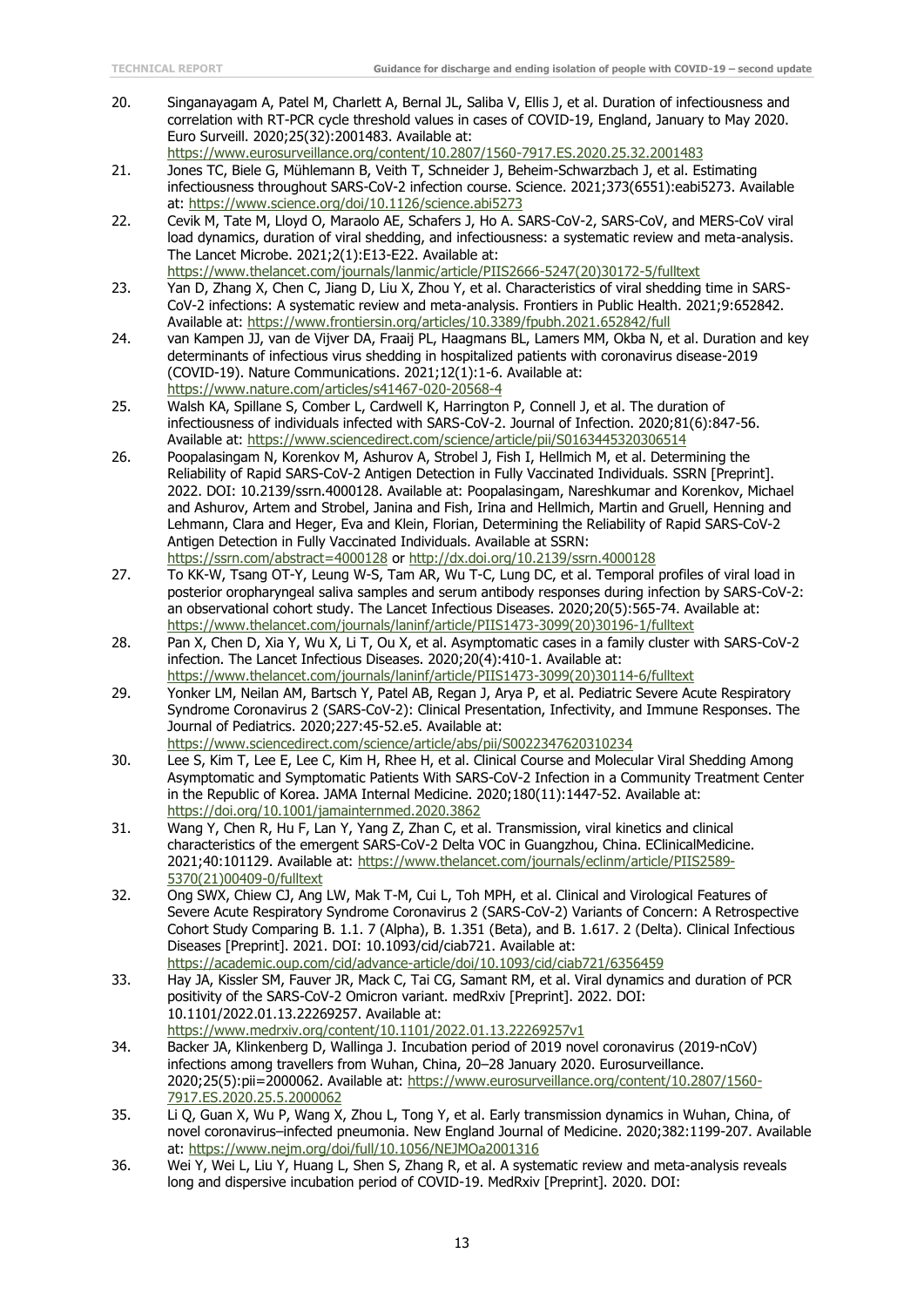#### 10.1101/2020.06.20.20134387. Available at:

<https://www.medrxiv.org/content/10.1101/2020.06.20.20134387v1>

- 37. Dhouib W, Maatoug J, Ayouni I, Zammit N, Ghammem R, Fredj SB, et al. The incubation period during the pandemic of COVID-19: a systematic review and meta-analysis. Systematic reviews. 2021;10(1):1- 14. Available at:<https://link.springer.com/article/10.1186/s13643-021-01648-y>
- 38. Grant R, Charmet T, Schaeffer L, Galmiche S, Madec Y, Von Platen C, et al. Impact of SARS-CoV-2 Delta variant on incubation, transmission settings and vaccine effectiveness: Results from a nationwide casecontrol study in France. The Lancet Regional Health-Europe [Preprint]. 2021. DOI: 10.1016/j.lanepe.2021.100278. Available at: <https://www.sciencedirect.com/science/article/pii/S2666776221002647>
- 39. Brandal LT, MacDonald E, Veneti L, Ravlo T, Lange H, Naseer U, et al. Outbreak caused by the SARS-CoV-2 Omicron variant in Norway, November to December 2021. Euro Surveill. 2021;26(50):2101147. Available at:<https://www.eurosurveillance.org/content/10.2807/1560-7917.ES.2021.26.50.2101147>
- 40. Helmsdal G, Hansen OK, Moller LF, Christiansen DH, Petersen MS, Kristiansen MF. Omicron outbreak at a private gathering in the Faroe Islands, infecting 21 of 33 triple-vaccinated healthcare workers. medRxiv [Preprint]. 2021. DOI: 10.1101/2021.12.22.21268021. Available at: <https://www.medrxiv.org/content/10.1101/2021.12.22.21268021v2>
- 41. Jansen L. Investigation of a SARS-CoV-2 B. 1.1. 529 (Omicron) Variant Cluster—Nebraska, November– December 2021. MMWR Morbidity and mortality weekly report. 2021;70(5152):1782–4. Available at: <https://www.cdc.gov/mmwr/volumes/70/wr/mm705152e3.htm>
- 42. Sah P, Fitzpatrick MC, Zimmer CF, Abdollahi E, Juden-Kelly L, Moghadas SM, et al. Asymptomatic SARS-CoV-2 infection: A systematic review and meta-analysis. Proceedings of the National Academy of Sciences. 2021;118(34):e2109229118. Available at: <https://www.pnas.org/content/118/34/e2109229118.short>
- 43. Lavezzo E, Franchin E, Ciavarella C, Cuomo-Dannenburg G, Barzon L, Del Vecchio C, et al. Suppression of a SARS-CoV-2 outbreak in the Italian municipality of Vo'. Nature. 2020;584(7821):425-9. Available at:<https://www.nature.com/articles/s41586-020-2488-1>
- 44. Oran DP, Topol EJ. Prevalence of Asymptomatic SARS-CoV-2 Infection: A Narrative Review. Annals of Internal Medicine. 2020;173(5):362-7. Available at: [https://www.acpjournals.org/doi/full/10.7326/M20-](https://www.acpjournals.org/doi/full/10.7326/M20-3012) [3012](https://www.acpjournals.org/doi/full/10.7326/M20-3012)
- 45. Tao J, Zhang X, Zhang X, Zhao S, Yang L, He D, et al. The time serial distribution and influencing factors of asymptomatic COVID-19 cases in Hong Kong. One Health. 2020;10:100166. Available at: <https://www.sciencedirect.com/science/article/pii/S2352771420302676>
- 46. Cereda D, Tirani M, Rovida F, Demicheli V, Ajelli M, Poletti P, et al. The early phase of the COVID-19 outbreak in Lombardy, Italy. Arxiv [Preprint]. 2020. Available at:<https://arxiv.org/abs/2003.09320>
- 47. Hoehl S, Rabenau H, Berger A, Kortenbusch M, Cinatl J, Bojkova D, et al. Evidence of SARS-CoV-2 infection in returning travelers from Wuhan, China. New England Journal of Medicine. 2020;382(13):1278-80. Available at:<https://www.nejm.org/doi/full/10.1056/nejmc2001899>
- 48. Luo S-H, Liu W, Liu Z-J, Zheng X-Y, Hong C-X, Liu Z-R, et al. A confirmed asymptomatic carrier of 2019 novel coronavirus. Chinese Medical Journal. 2020;133(9):1123-5. Available at: [https://journals.lww.com/cmj/Fulltext/2020/05050/A\\_confirmed\\_asymptomatic\\_carrier\\_of\\_2019\\_novel.2](https://journals.lww.com/cmj/Fulltext/2020/05050/A_confirmed_asymptomatic_carrier_of_2019_novel.21.aspx) [1.aspx](https://journals.lww.com/cmj/Fulltext/2020/05050/A_confirmed_asymptomatic_carrier_of_2019_novel.21.aspx)
- 49. Ma Q, Liu J, Liu Q, Kang L, Liu R, Jing W, et al. Global Percentage of Asymptomatic SARS-CoV-2 Infections Among the Tested Population and Individuals With Confirmed COVID-19 Diagnosis: A Systematic Review and Meta-analysis. JAMA Network Open. 2021;4(12):e2137257-e. Available at: <https://jamanetwork.com/journals/jamanetworkopen/fullarticle/2787098>
- 50. Han Y, Yang H. The transmission and diagnosis of 2019 novel coronavirus infection disease (COVID‐19): A Chinese perspective. Journal of Medical Virology. 2020;92(6):639-44. Available at: <https://onlinelibrary.wiley.com/doi/10.1002/jmv.25749>
- 51. Zou L, Ruan F, Huang M, Liang L, Huang H, Hong Z, et al. SARS-CoV-2 viral load in upper respiratory specimens of infected patients. New England Journal of Medicine. 2020;382(12):1177-9. Available at: <https://www.nejm.org/doi/full/10.1056/NEJMc2001737>
- 52. Weiskopf D, Schmitz KS, Raadsen MP, Grifoni A, Okba NM, Endeman H, et al. Phenotype and kinetics of SARS-CoV-2–specific T cells in COVID-19 patients with acute respiratory distress syndrome. Science Immunology. 2020;5(48):eabd2071. Available at: <https://www.science.org/doi/abs/10.1126/sciimmunol.abd2071>
- 53. Pan Y, Zhang D, Yang P, Poon LL, Wang Q. Viral load of SARS-CoV-2 in clinical samples. The Lancet Infectious Diseases. 2020;20(4):411-2. Available at: [https://www.thelancet.com/journals/laninf/article/PIIS1473-3099\(20\)30113-4/fulltext](https://www.thelancet.com/journals/laninf/article/PIIS1473-3099(20)30113-4/fulltext)
- 54. Kucirka LM, Lauer SA, Laeyendecker O, Boon D, Lessler J. Variation in false-negative rate of reverse transcriptase polymerase chain reaction–based SARS-CoV-2 tests by time since exposure. Annals of Internal Medicine. 2020;173(4):262-7. Available at: [https://www.acpjournals.org/doi/abs/10.7326/m20-](https://www.acpjournals.org/doi/abs/10.7326/m20-1495) [1495](https://www.acpjournals.org/doi/abs/10.7326/m20-1495)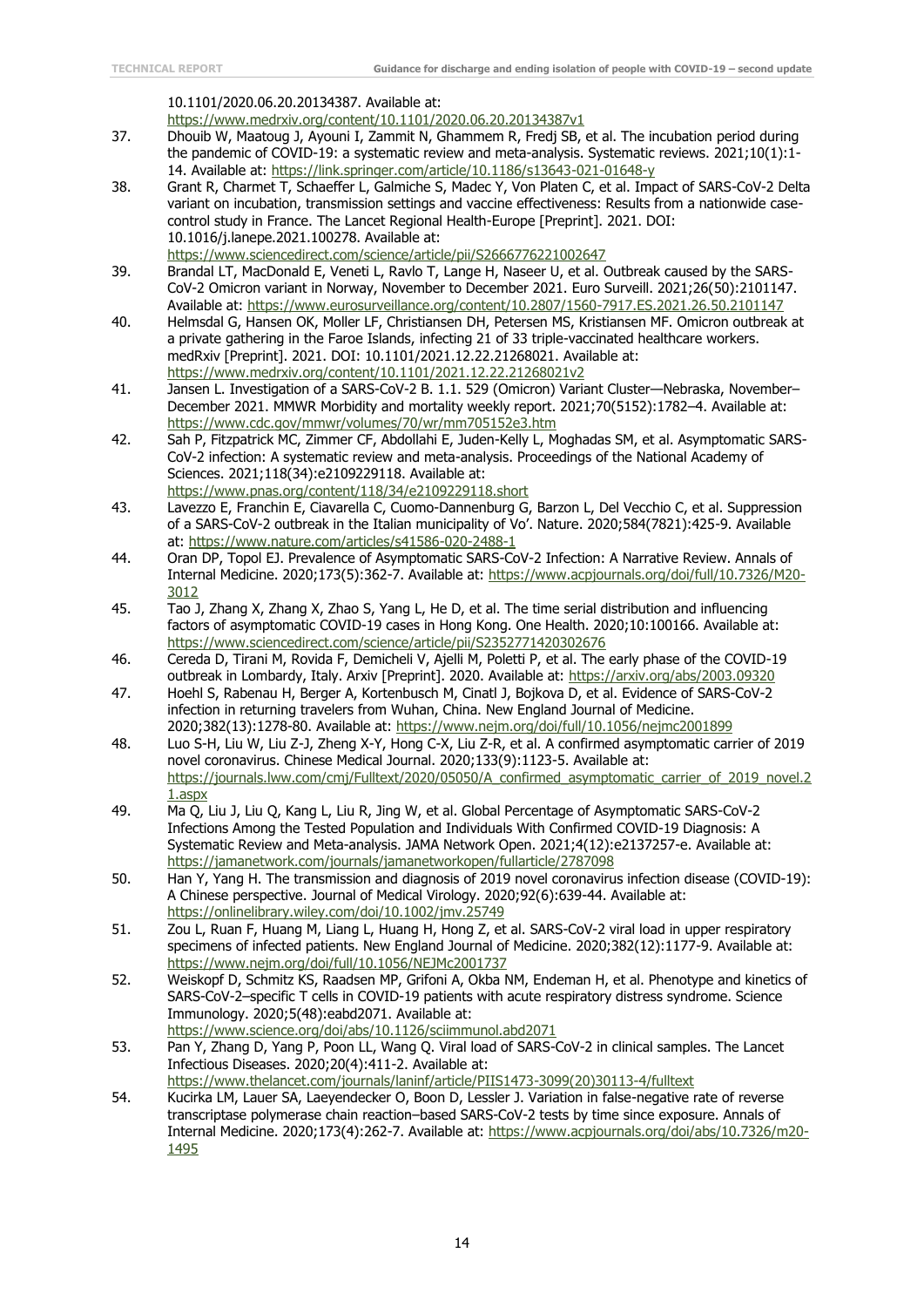- 55. Gudbjartsson DF, Norddahl GL, Melsted P, Gunnarsdottir K, Holm H, Eythorsson E, et al. Humoral Immune Response to SARS-CoV-2 in Iceland. The New England journal of medicine. 2020;383(18):1724-34. Available at:<https://www.nejm.org/doi/full/10.1056/NEJMoa2026116>
- 56. Arons MM, Hatfield KM, Reddy SC, Kimball A, James A, Jacobs JR, et al. Presymptomatic SARS-CoV-2 infections and transmission in a skilled nursing facility. New England Journal of Medicine. 2020;382(22):2081-90. Available at:<https://www.nejm.org/doi/full/10.1056/nejmoa2008457>
- 57. Chun JY, Baek G, Kim Y. Transmission onset distribution of COVID-19. International Journal of Infectious Diseases. 2020;99:403-7. Available at: [https://www.ijidonline.com/article/S1201-](https://www.ijidonline.com/article/S1201-9712(20)30612-3/fulltext) [9712\(20\)30612-3/fulltext](https://www.ijidonline.com/article/S1201-9712(20)30612-3/fulltext)
- 58. Ge Y, Martinez L, Sun S, Chen Z, Zhang F, Li F, et al. COVID-19 transmission dynamics among close contacts of index patients with COVID-19: a population-based cohort study in Zhejiang province, China. JAMA Internal Medicine. 2021;181(10):1343-50. Available at: <https://jamanetwork.com/journals/jamainternalmedicine/fullarticle/2783099>
- 59. Cheng H-Y, Jian S-W, Liu D-P, Ng T-C, Huang W-T, Lin H-H. Contact tracing assessment of COVID-19 transmission dynamics in Taiwan and risk at different exposure periods before and after symptom onset. JAMA Internal Medicine. 2020;180(9):1156–63. Available at: <https://jamanetwork.com/journals/jamainternalmedicine/fullarticle/2765641>
- 60. Bernal JL, Panagiotopoulos N, Byers C, Vilaplana TG, Boddington NL, Zhang X, et al. Transmission dynamics of COVID-19 in household and community settings in the United Kingdom. medRxiv [Preprint]. 2020. DOI: 10.1101/2020.08.19.20177188. Available at: <https://www.medrxiv.org/content/10.1101/2020.08.19.20177188v1>
- 61. Marc A, Kerioui M, Blanquart F, Bertrand J, Mitjà O, Corbacho-Monné M, et al. Quantifying the relationship between SARS-CoV-2 viral load and infectiousness. eLife. 2021;10:e69302. Available at: <https://elifesciences.org/articles/69302>
- 62. Garrett N, Tapley A, Andriesen J, Seocharan I, Fisher LH, Bunts L, et al. High Rate of Asymptomatic Carriage Associated with Variant Strain Omicron. medRxiv [Preprint]. 2022. DOI: 10.1101/2021.12.20.21268130. Available at: <https://www.medrxiv.org/content/10.1101/2021.12.20.21268130v2>
- 63. Edwards DA, Ausiello D, Salzman J, Devlin T, Langer R, Beddingfield BJ, et al. Exhaled aerosol increases with COVID-19 infection, age, and obesity. PNAS. 2021;118(8):e2021830118. Available at: <https://www.pnas.org/content/118/8/e2021830118>
- 64. Chia PY, Ong SWX, Chiew CJ, Ang LW, Chavatte J-M, Mak T-M, et al. Virological and serological kinetics of SARS-CoV-2 Delta variant vaccine-breakthrough infections: a multi-center cohort study. Clinical Microbiology and Infection [Preprint]. 2021. DOI: 10.1016/j.cmi.2021.11.010. Available at: <https://www.sciencedirect.com/science/article/pii/S1198743X21006388>
- 65. Singanayagam A, Hakki S, Dunning J, Madon KJ, Crone MA, Koycheva A, et al. Community transmission and viral load kinetics of the SARS-CoV-2 delta (B. 1.617. 2) variant in vaccinated and unvaccinated individuals in the UK: a prospective, longitudinal, cohort study. The Lancet Infectious Diseases [Preprint]. 2021. DOI: 10.1016/S1473-3099(21)00648-4. Available at:
- [https://www.thelancet.com/journals/laninf/article/PIIS1473-3099\(21\)00648-4](https://www.thelancet.com/journals/laninf/article/PIIS1473-3099(21)00648-4) 66. Pouwels KB, Pritchard E, Matthews PC, Stoesser N, Eyre DW, Vihta K-D, et al. Impact of Delta on viral burden and vaccine effectiveness against new SARS-CoV-2 infections in the UK. medRxiv [Preprint]. 2021. DOI: 10.1101/2021.08.18.21262237. Available at: <https://www.medrxiv.org/content/10.1101/2021.08.18.21262237v1>
- 67. Bergwerk M, Gonen T, Lustig Y, Amit S, Lipsitch M, Cohen C, et al. Covid-19 breakthrough infections in vaccinated health care workers. New England Journal of Medicine. 2021;385(16):1474-84. Available at: <https://www.nejm.org/doi/full/10.1056/NEJMoa2109072>
- 68. Kissler SM, Fauver JR, Mack C, Tai CG, Breban MI, Watkins AE, et al. Viral dynamics of SARS-CoV-2 variants in vaccinated and unvaccinated persons. New England Journal of Medicine. 2021;385(26):2489- 91. Available at:<https://www.nejm.org/doi/full/10.1056/Nejmc2102507>
- 69. Puhach O, Adea K, Hulo N, Sattonnet P, Genecand C, Iten A, et al. Infectious viral load in unvaccinated and vaccinated patients infected with SARS-CoV-2 WT, Delta and Omicron. medRxiv [Preprint]. 2022. DOI: 10.1101/2022.01.10.22269010. Available at: <https://www.medrxiv.org/content/10.1101/2022.01.10.22269010v1>
- 70. Milton DK, Sheldon Tai S-H, Jennifer German J, Filbert Hong F, Barbara Albert B, Yi Esparza Y, et al. Initial Assessment of SARS-CoV-2 Omicron Variant in Exhaled Breath Aerosol. Available at: <https://mfr.osf.io/render?url=https%3A%2F%2Fosf.io%2Fdscy3%2Fdownload>
- 71. National Institute of Infectious Diseases Disease Control and Prevention Center, National Center for Global Health and Medicine (Japan). Active epidemiological investigation on SARS-CoV-2 infection caused by Omicron variant (Pango lineage B.1.1.529) in Japan: preliminary report on infectious period. Tokyo: NIID; 2022. Available at:<https://www.niid.go.jp/niid/en/2019-ncov-e/10884-covid19-66-en.html>
- 72. Lyngse FP, Mortensen LH, Denwood MJ, Christiansen LE, Møller CH, Skov RL, et al. SARS-CoV-2 Omicron VOC Transmission in Danish Households. medRxiv [Preprint]. 2021. DOI: 10.1101/2021.12.27.21268278. Available at: <https://www.medrxiv.org/content/10.1101/2021.12.27.21268278v1>